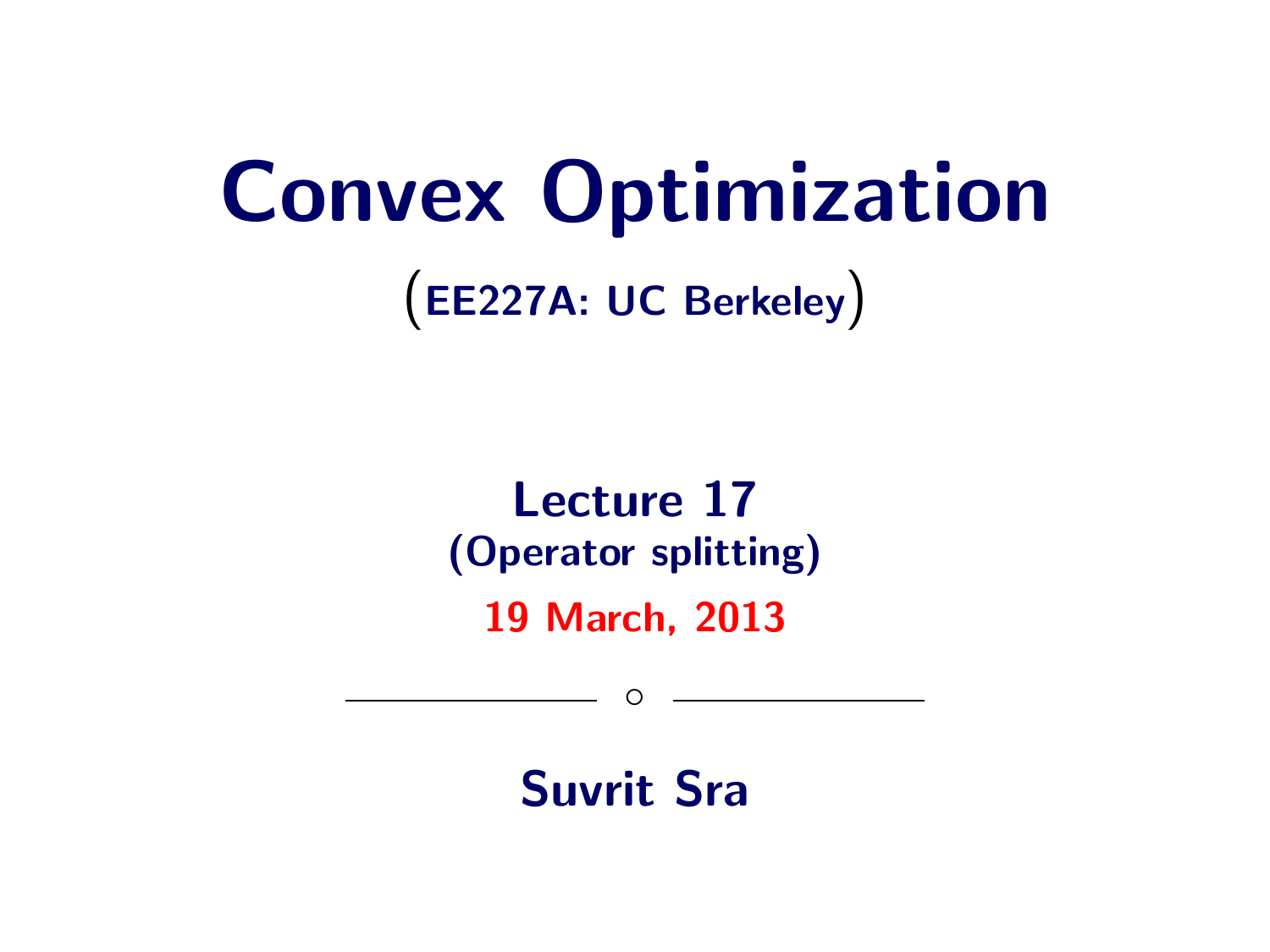## Monotone operators

**Def.** Set-valued map:  $R:\mathcal{X}\rightarrow2^{\mathcal{X}};$  or view it as a subset of  $\mathcal{X}\times\mathcal{X}$ 

Def. The set valued operator  $R \subset \mathbb{R}^n \times \mathbb{R}^n$  is called **monotone** if  $\langle R(x) - R(y), x - y \rangle \geq 0, \quad x, y \in \mathbb{R}^n.$ 

**Exercise:** Verify that for convex  $f$ ,  $\nabla f$  is a monotone operator.

**Exercise:** Verify that for convex f,  $\partial f$  is a monotone operator.

♠ Abstraction helps take our linear-algebra intuition to optimization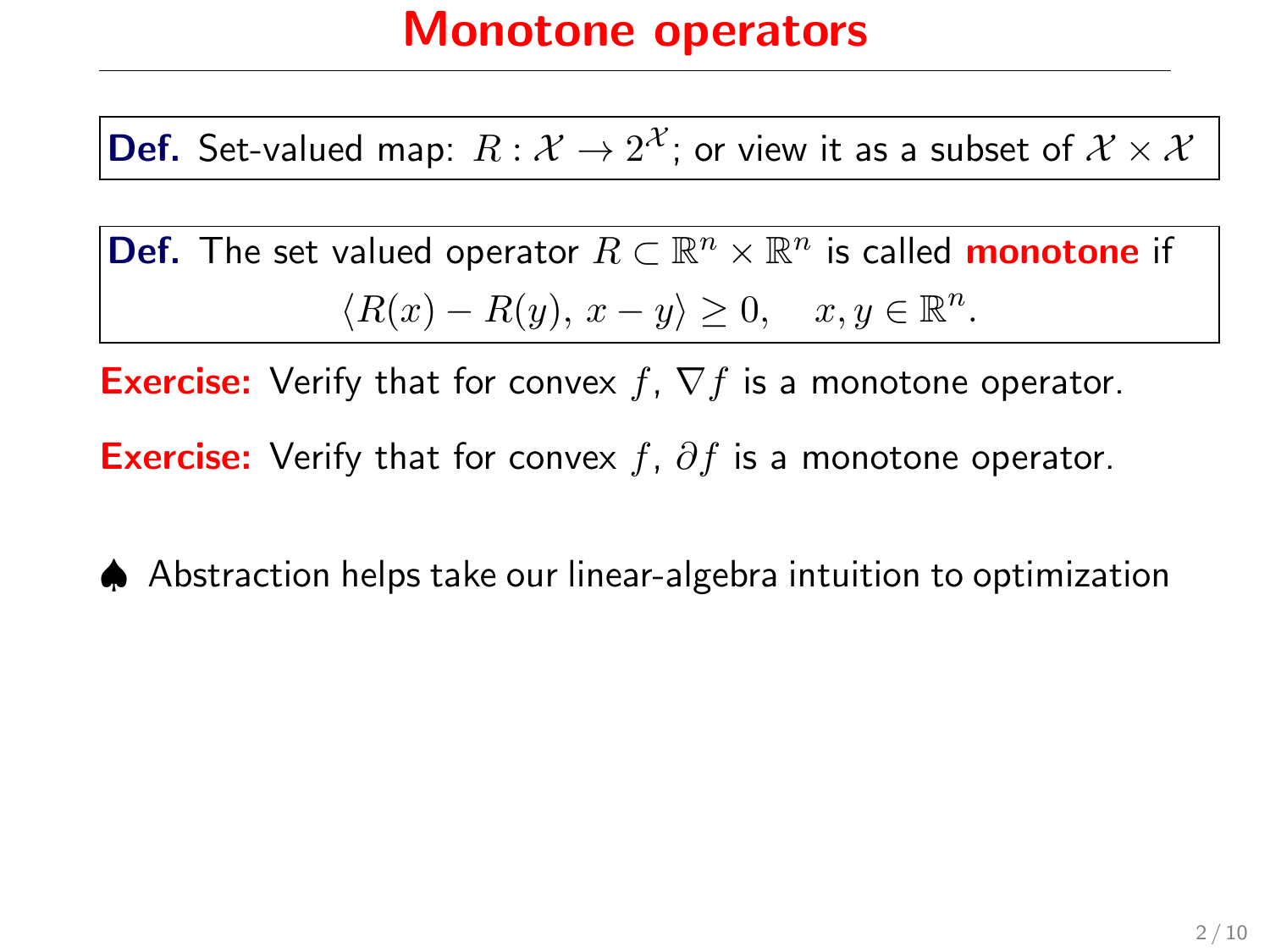## **Resolvents**

Aim: Solve generalized equation (inclusion problem):

 $0 \in R(x)$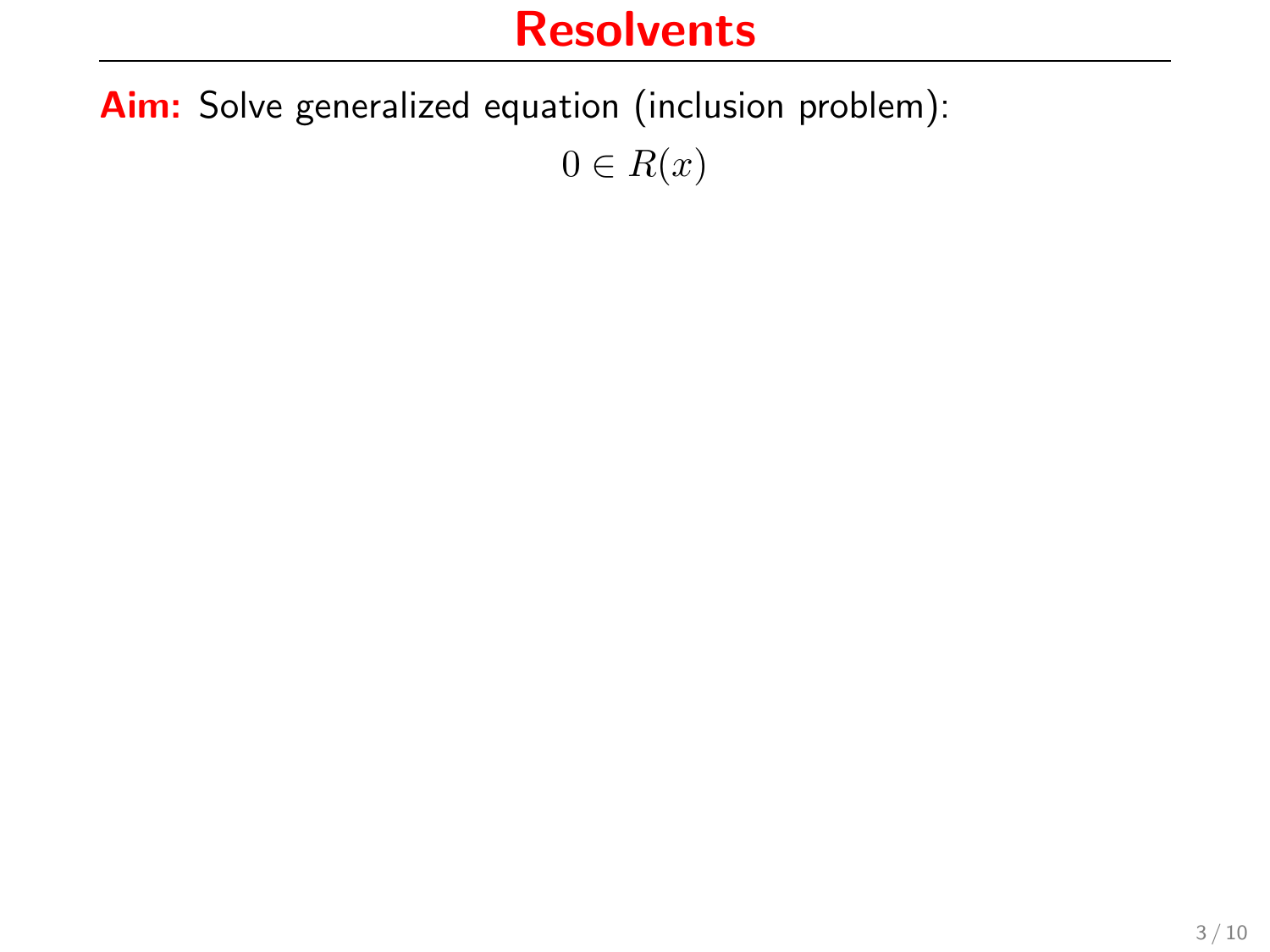#### **Resolvents**

Aim: Solve generalized equation (inclusion problem):

 $0 \in R(x)$ 

**Theorem** The solutions to the generalized equation coincide with fixed-points of the resolvent:  $x = (I + \alpha R)^{-1}(x)$ 

#### Proof:

 $0 \in R(x) \leftrightarrow 0 \in \alpha R(x) \leftrightarrow x \in (I + \alpha R)(x) \leftrightarrow x = (I + \alpha R)^{-1}(x)$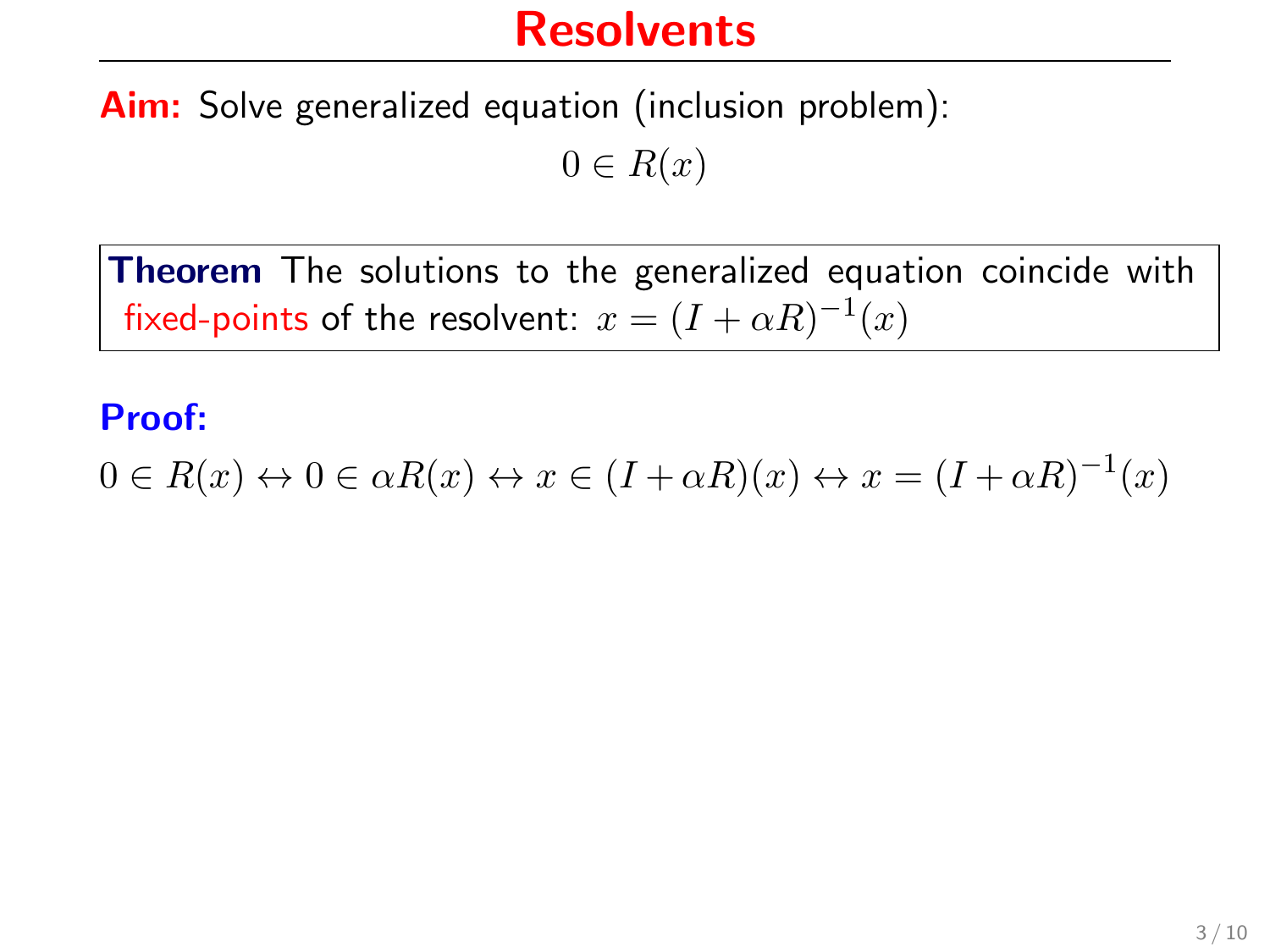## Prox-operators and Resolvents

$$
\mathrm{prox}_{\lambda f} \equiv (I + \lambda \partial f)^{-1}
$$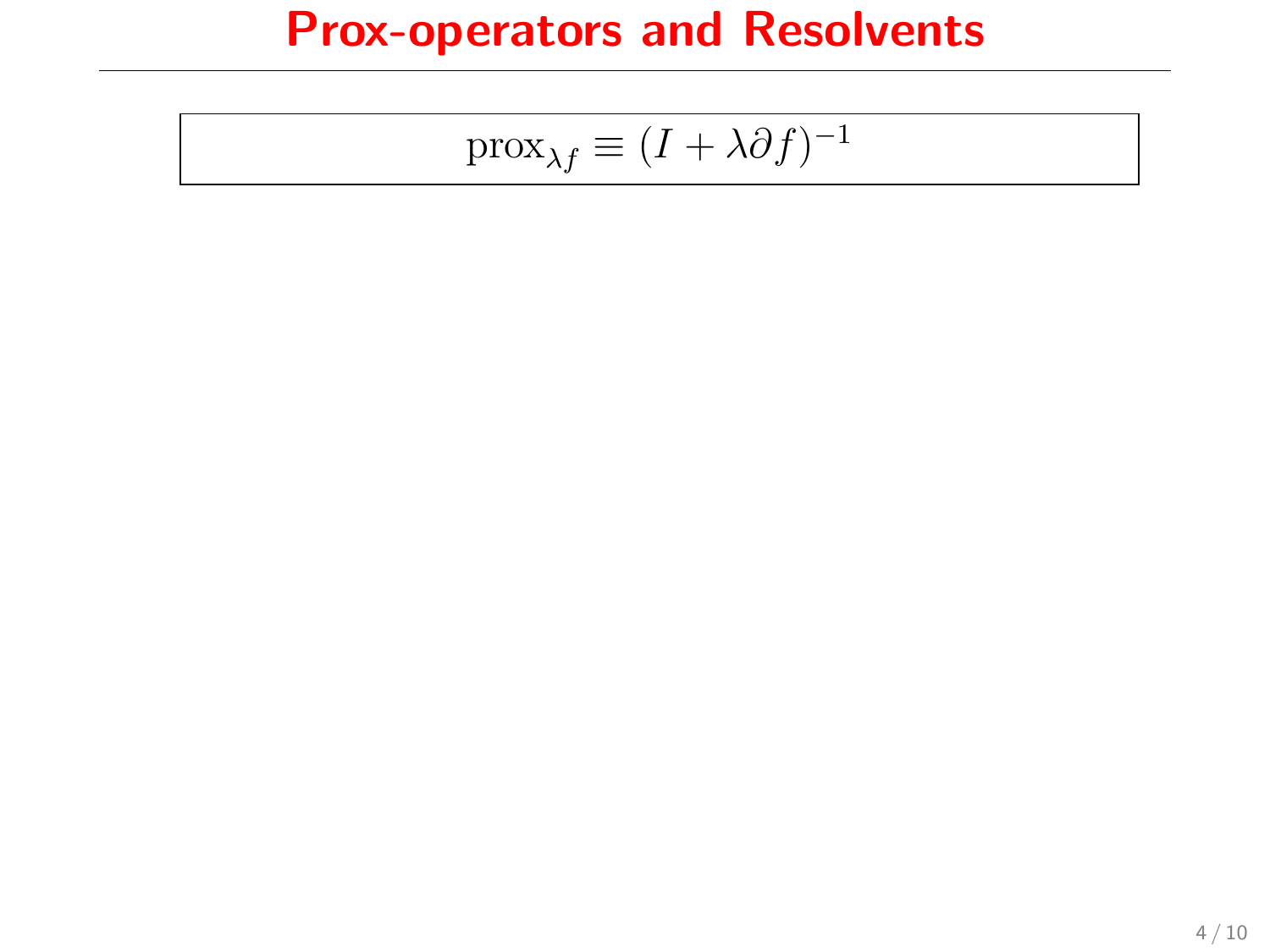## Prox-operators and Resolvents

$$
\operatorname{prox}_{\lambda f} \equiv (I + \lambda \partial f)^{-1}
$$

#### The proximal-point algorithm

$$
\min f(x)
$$

$$
x^{k+1} = \text{prox}_{\alpha_k f}(x^k)
$$

$$
x^{k+1} = (I + \alpha_k \partial f)^{-1}(x^k)
$$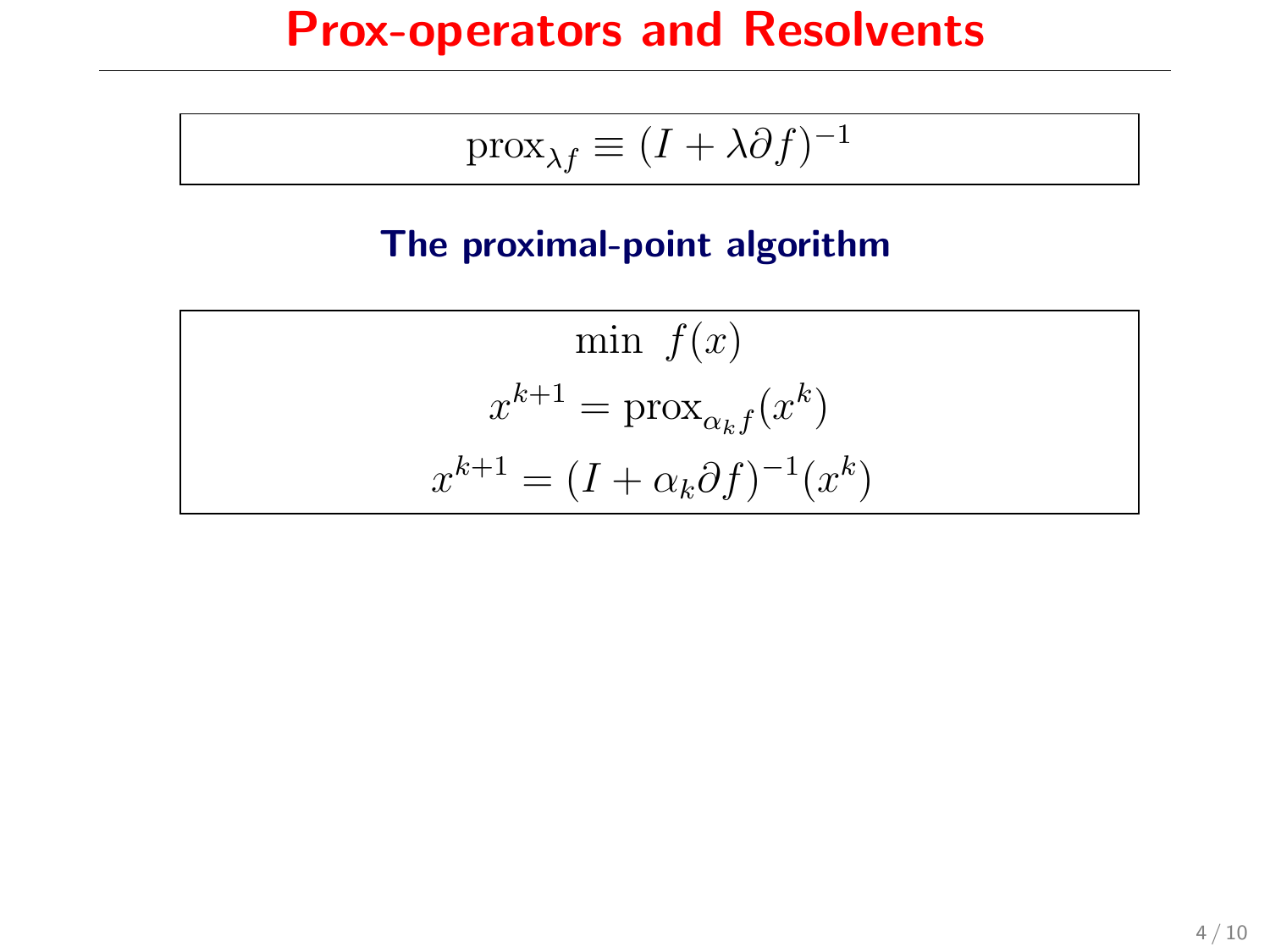#### Prox-operators and Resolvents

$$
\operatorname{prox}_{\lambda f} \equiv (I + \lambda \partial f)^{-1}
$$

#### The proximal-point algorithm

$$
\min f(x)
$$

$$
x^{k+1} = \text{prox}_{\alpha_k f}(x^k)
$$

$$
x^{k+1} = (I + \alpha_k \partial f)^{-1}(x^k)
$$

For suitable  $f$ , captures numerous algorithms!

**Theorem** If  $f$  admits minimizers, and  $\sum_k \alpha_k < \infty$ , then  $\left\{x^k\right\}$  converges to a minimizer.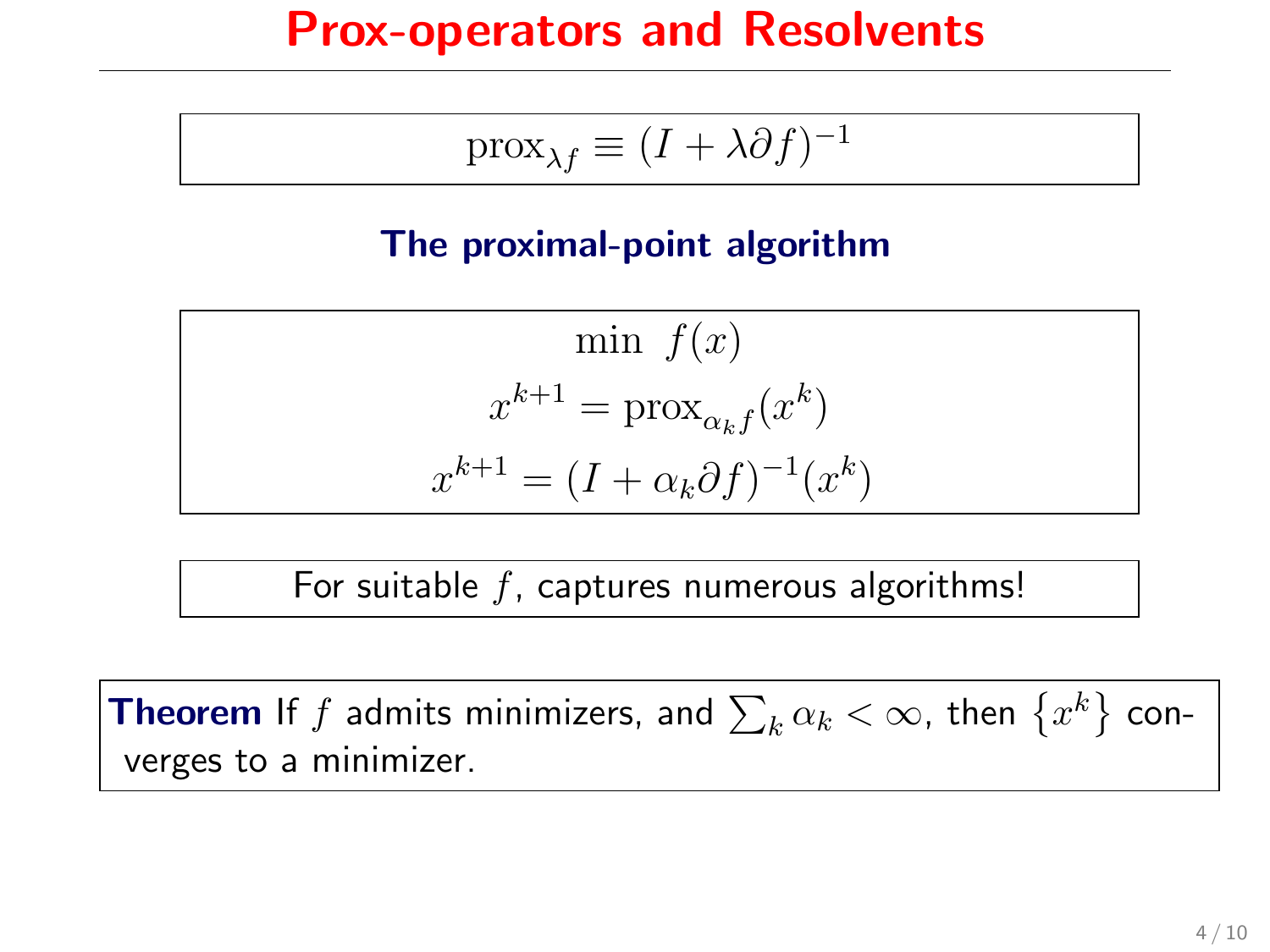$$
\min f(x) + g(x)
$$

- $\blacktriangleright$  Proximal point algorithm directly usually not easy
- ► Requires computation of:  $\mathrm{prox}_{\lambda(f+g)}$  (i.e.,  $(I + \lambda(\partial f + \partial g))^{-1})$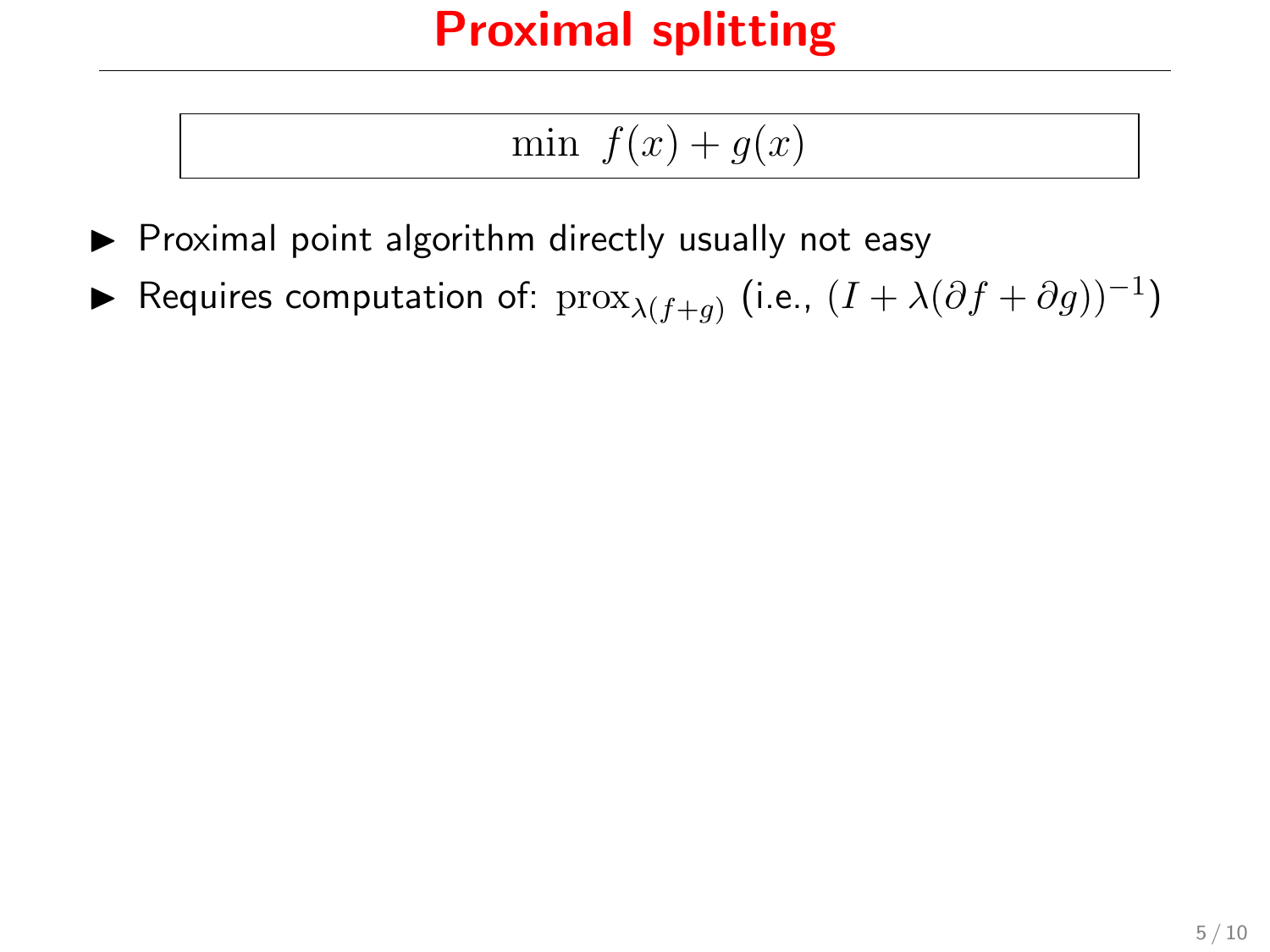$$
\min f(x) + g(x)
$$

- $\blacktriangleright$  Proximal point algorithm directly usually not easy
- ► Requires computation of:  $\mathrm{prox}_{\lambda(f+g)}$  (i.e.,  $(I + \lambda(\partial f + \partial g))^{-1})$ Example:

min 
$$
\frac{1}{2} ||x - y||_2^2 + \underbrace{\lambda ||x||_2}_{f(x)} + \underbrace{\mu \sum_{i=1}^{n-1} |x_{i+1} - x_i|}_{g(x)}
$$
.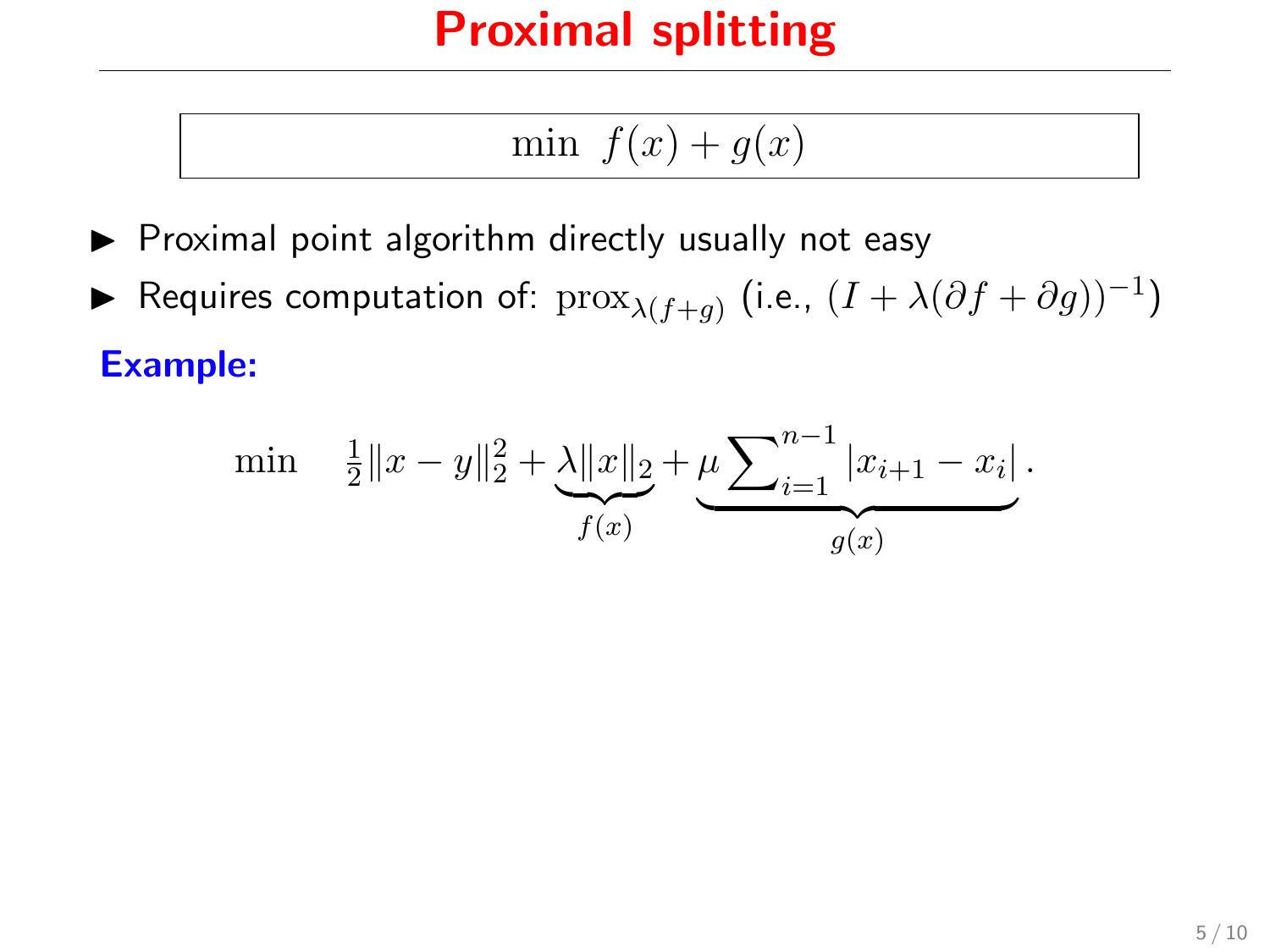$$
\min f(x) + g(x)
$$

- $\triangleright$  Proximal point algorithm directly usually not easy
- ► Requires computation of:  $\mathrm{prox}_{\lambda(f+g)}$  (i.e.,  $(I + \lambda(\partial f + \partial g))^{-1})$ Example:

$$
\min \quad \frac{1}{2} \|x - y\|_2^2 + \underbrace{\lambda \|x\|_2}_{f(x)} + \underbrace{\mu \sum_{i=1}^{n-1} |x_{i+1} - x_i|}_{g(x)}.
$$

- $\blacktriangleright$  But good feature:  $prox_f$  and  $prox_g$  separately easier
- $\blacktriangleright$  Can we exploit that?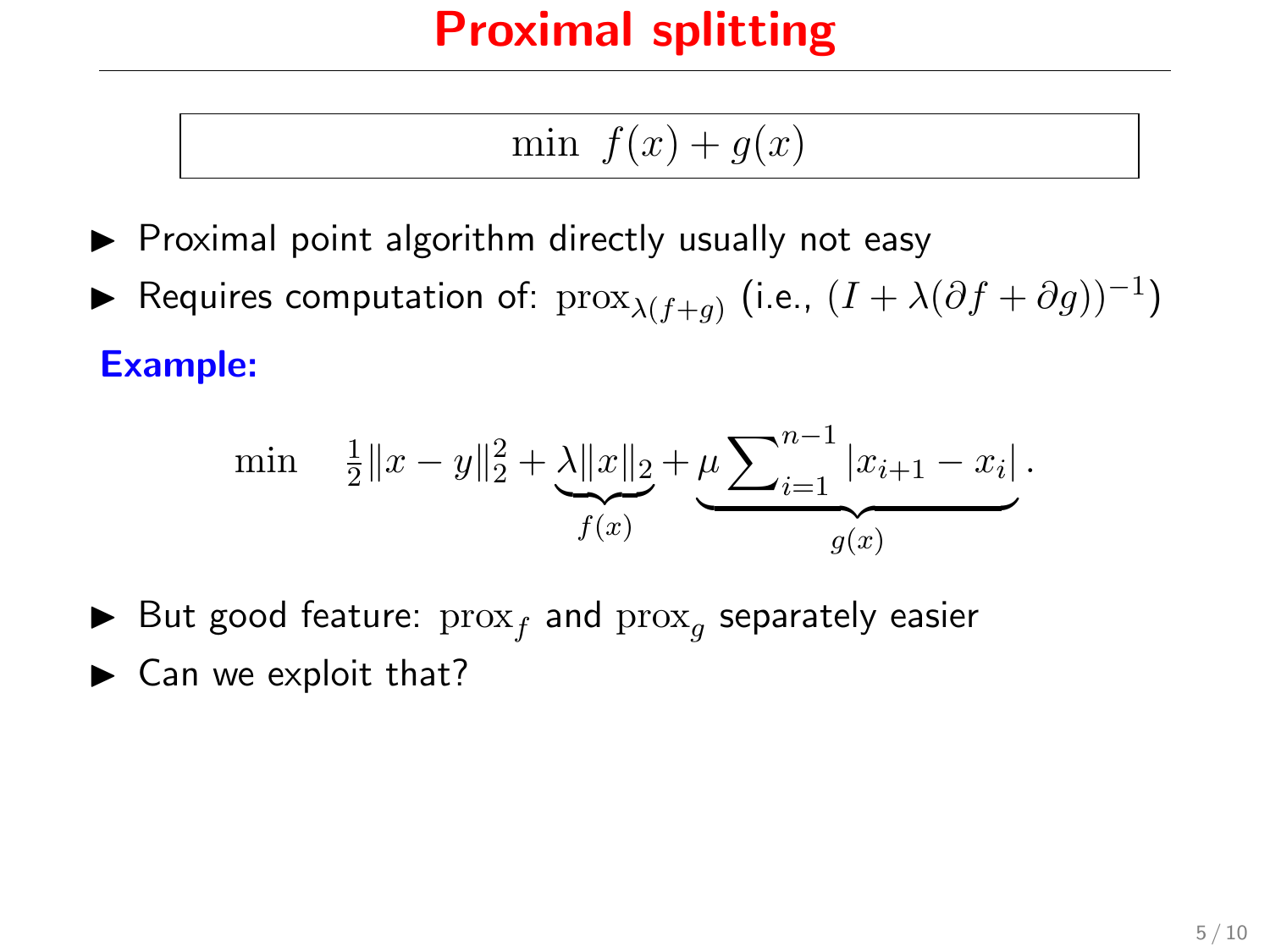$$
0 \in \partial f(x) + \partial g(x)
$$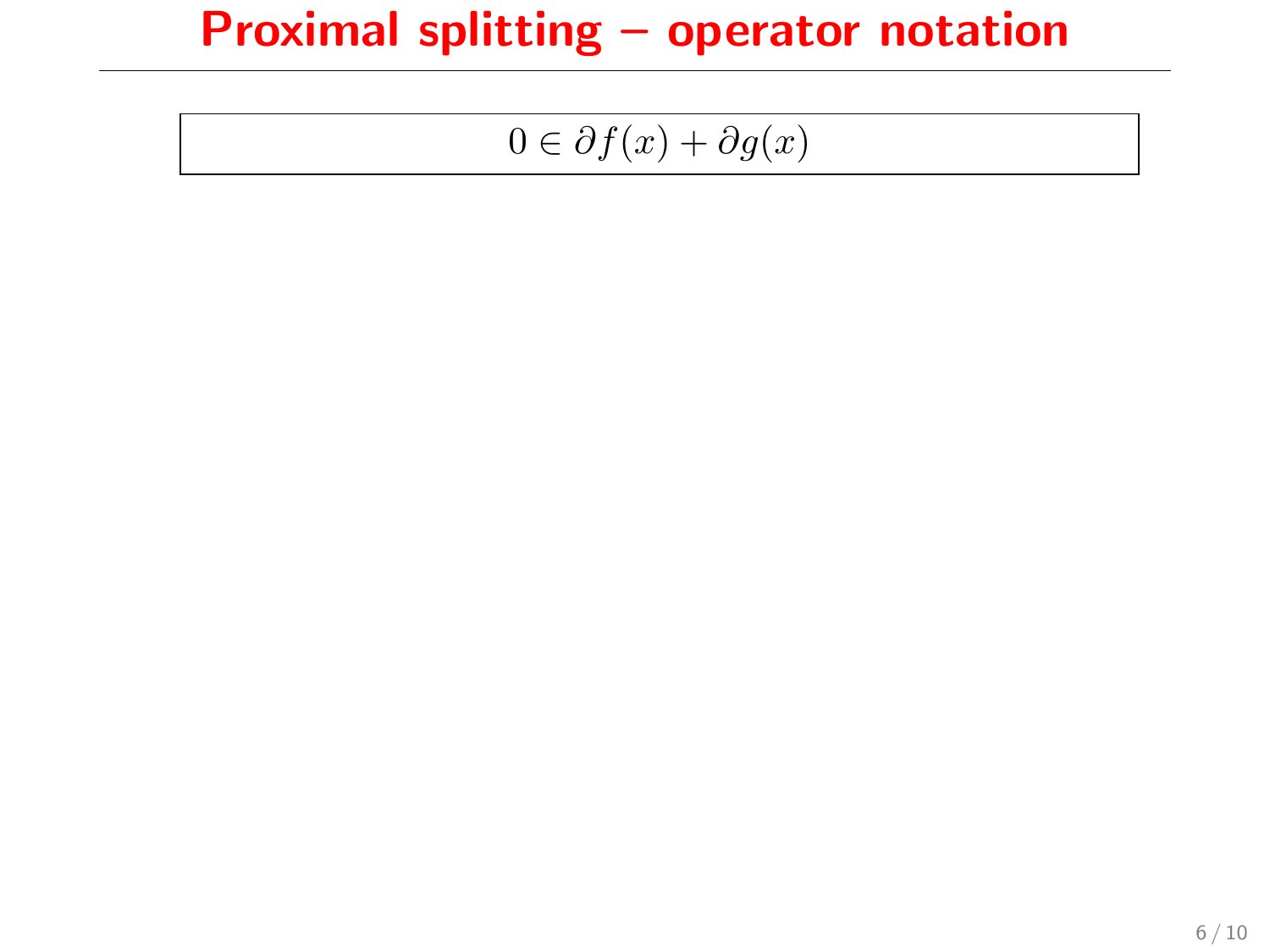#### $0 \in \partial f(x) + \partial g(x)$

► If  $(I + \partial f + \partial g)^{-1}$  hard, but  $(I + \partial f)^{-1}$  and  $(I + \partial g)^{-1}$  "easy"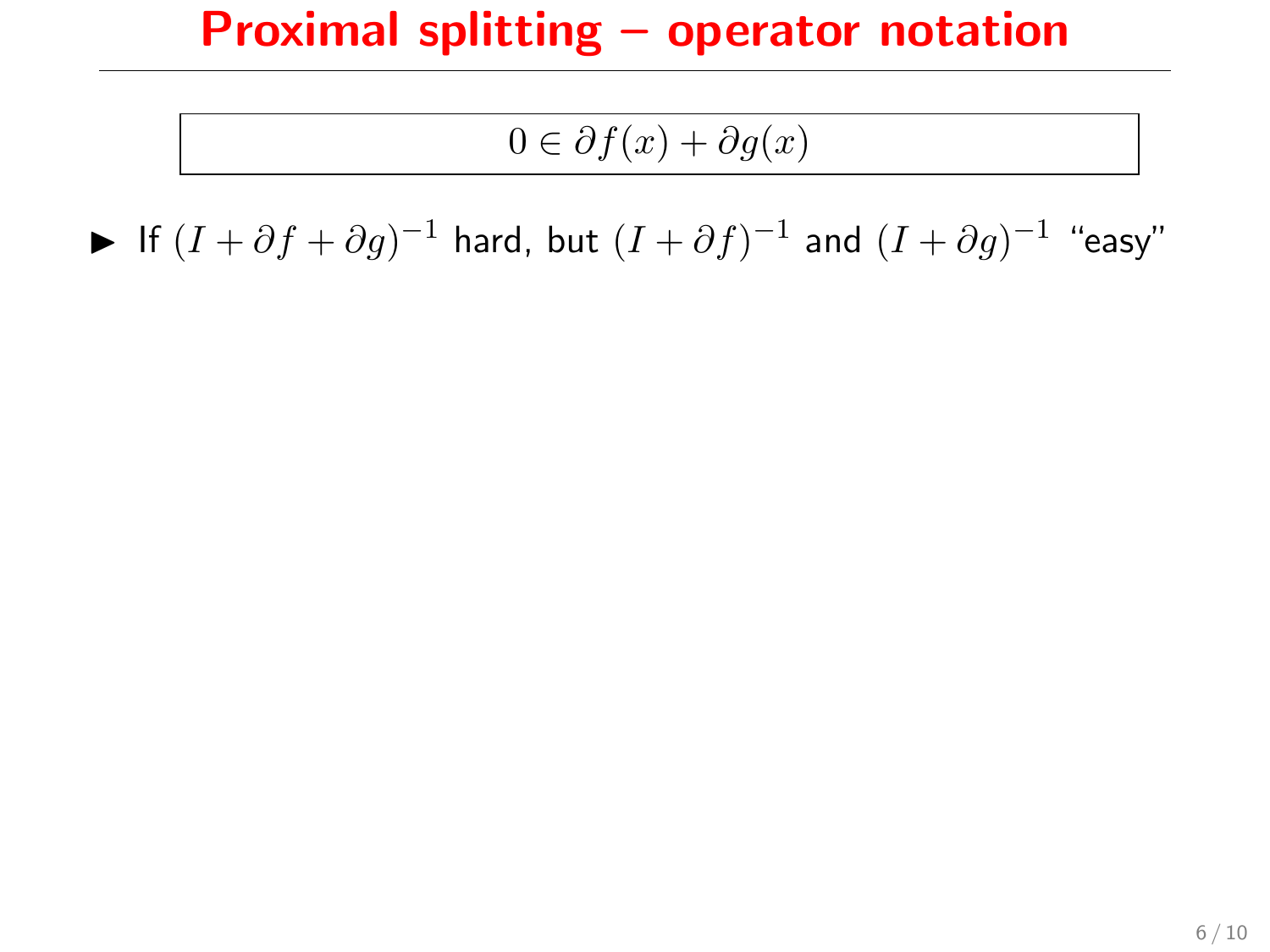#### $0 \in \partial f(x) + \partial g(x)$

- ► If  $(I + \partial f + \partial g)^{-1}$  hard, but  $(I + \partial f)^{-1}$  and  $(I + \partial g)^{-1}$  "easy"
- ► For  $0 \in R(x)$  we had derived the fixed-point equation

$$
x = (I + \lambda R)^{-1}(x)
$$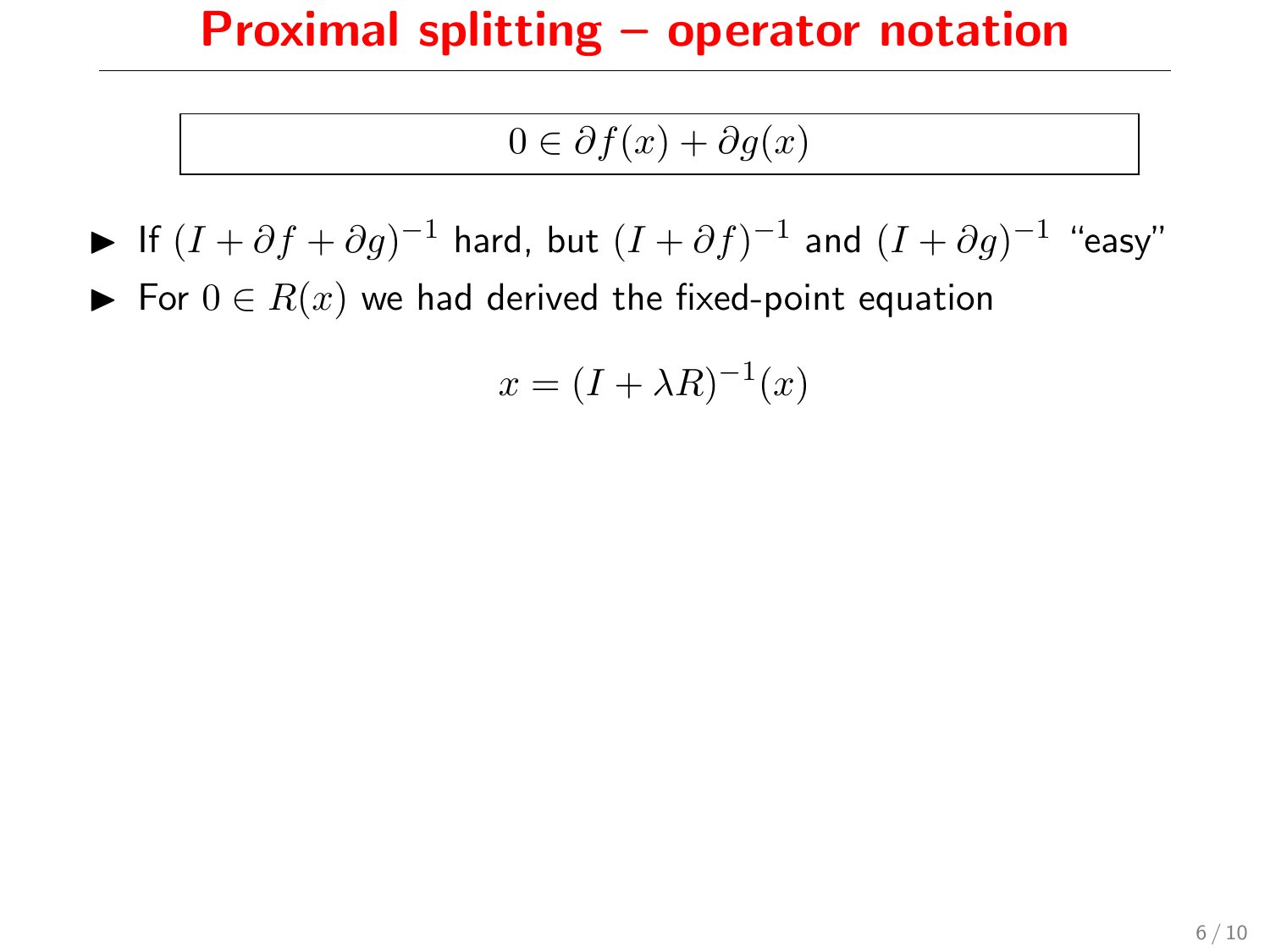#### $0 \in \partial f(x) + \partial g(x)$

- ► If  $(I + \partial f + \partial g)^{-1}$  hard, but  $(I + \partial f)^{-1}$  and  $(I + \partial g)^{-1}$  "easy"
- ► For  $0 \in R(x)$  we had derived the fixed-point equation

$$
x = (I + \lambda R)^{-1}(x)
$$

 $\blacktriangleright$  Let us derive a fixed-point equation that "splits" the operators!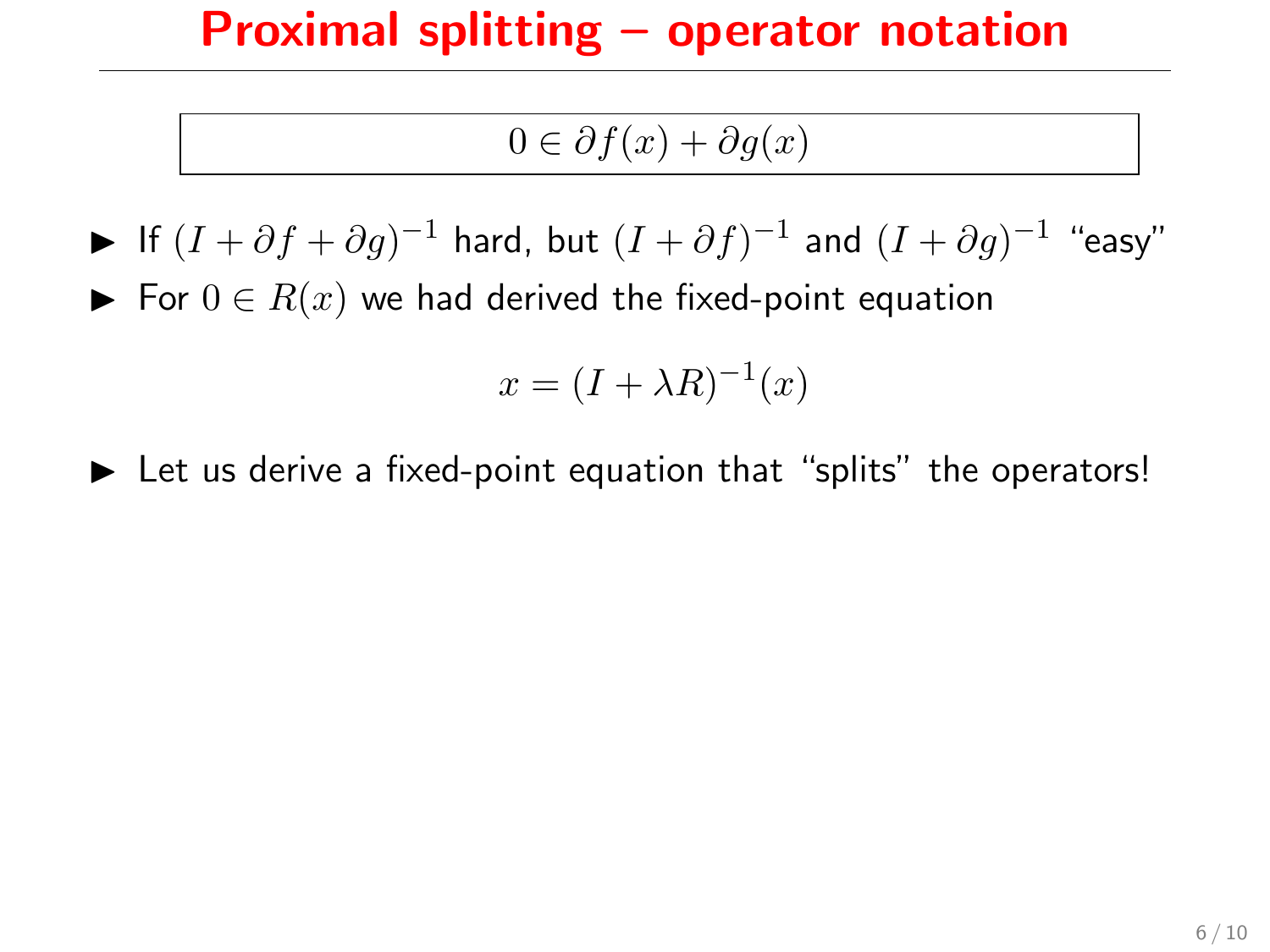$$
0 \in \partial f(x) + \partial g(x)
$$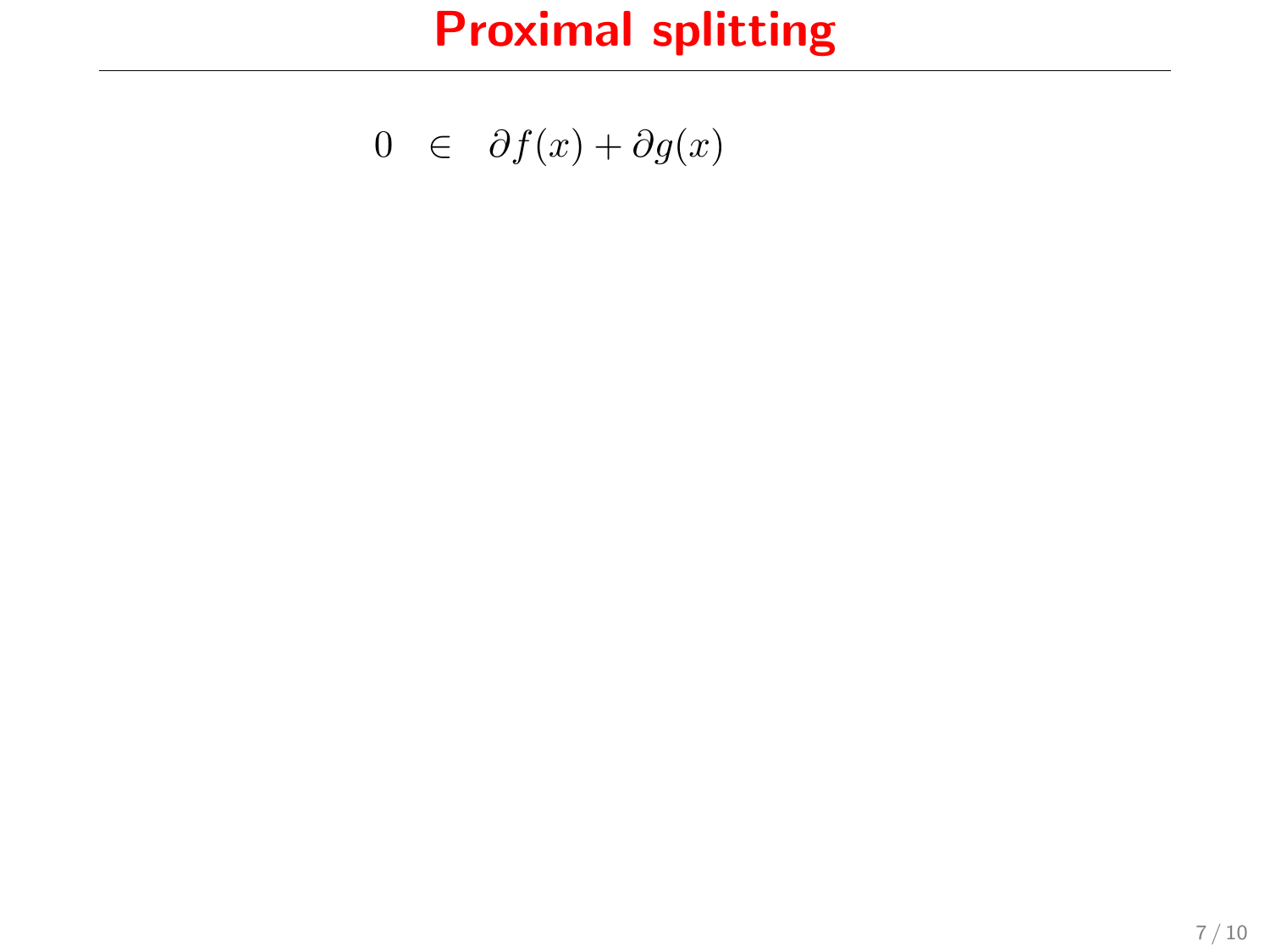$$
0 \in \partial f(x) + \partial g(x)
$$
  
2x \in (I + \partial f)(x) + (I + \partial g)(x)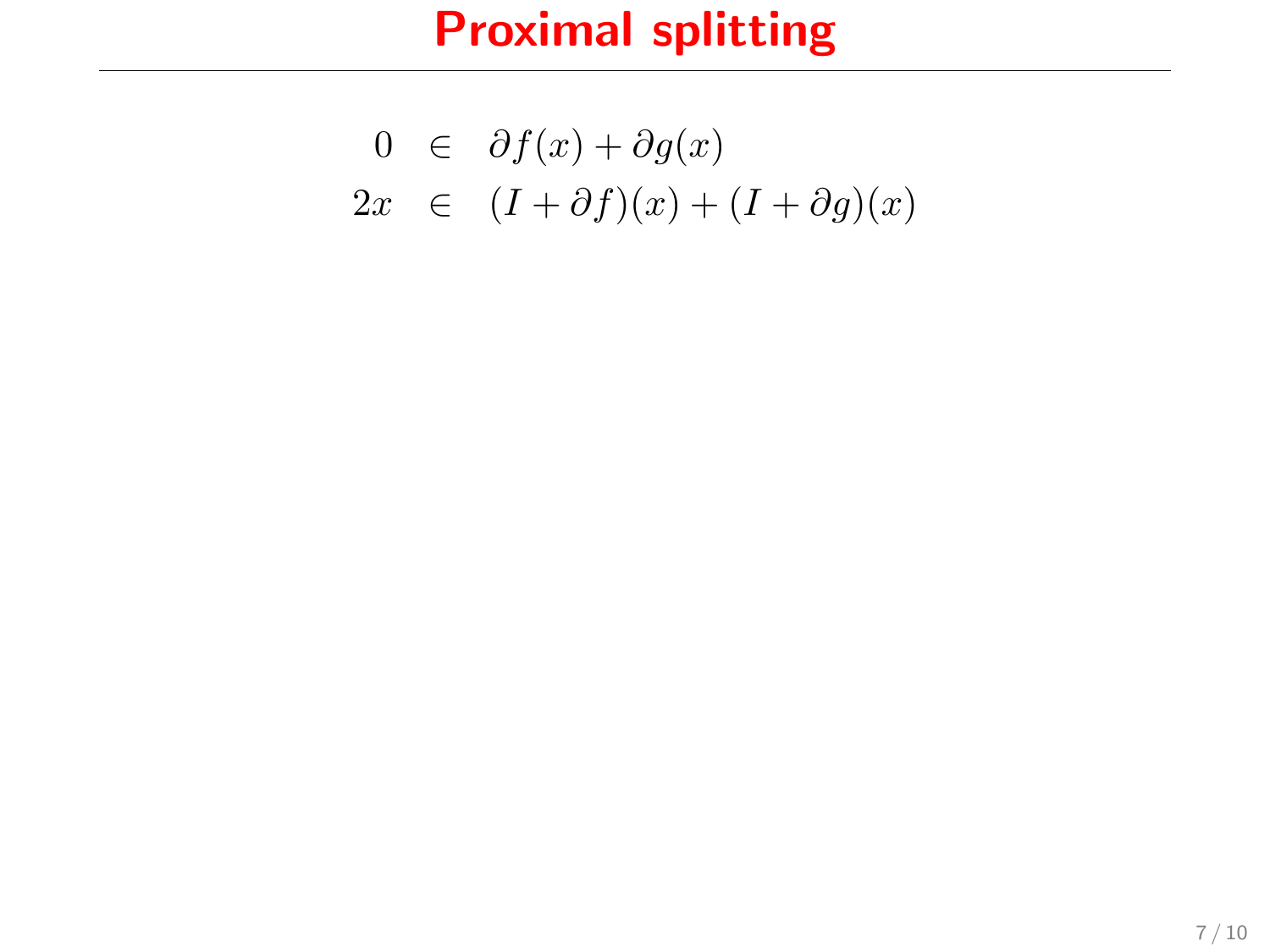$$
0 \in \partial f(x) + \partial g(x)
$$
  
2x \in (I + \partial f)(x) + (I + \partial g)(x)

Key idea: new variable!  $z \in (I + \partial g)(x)$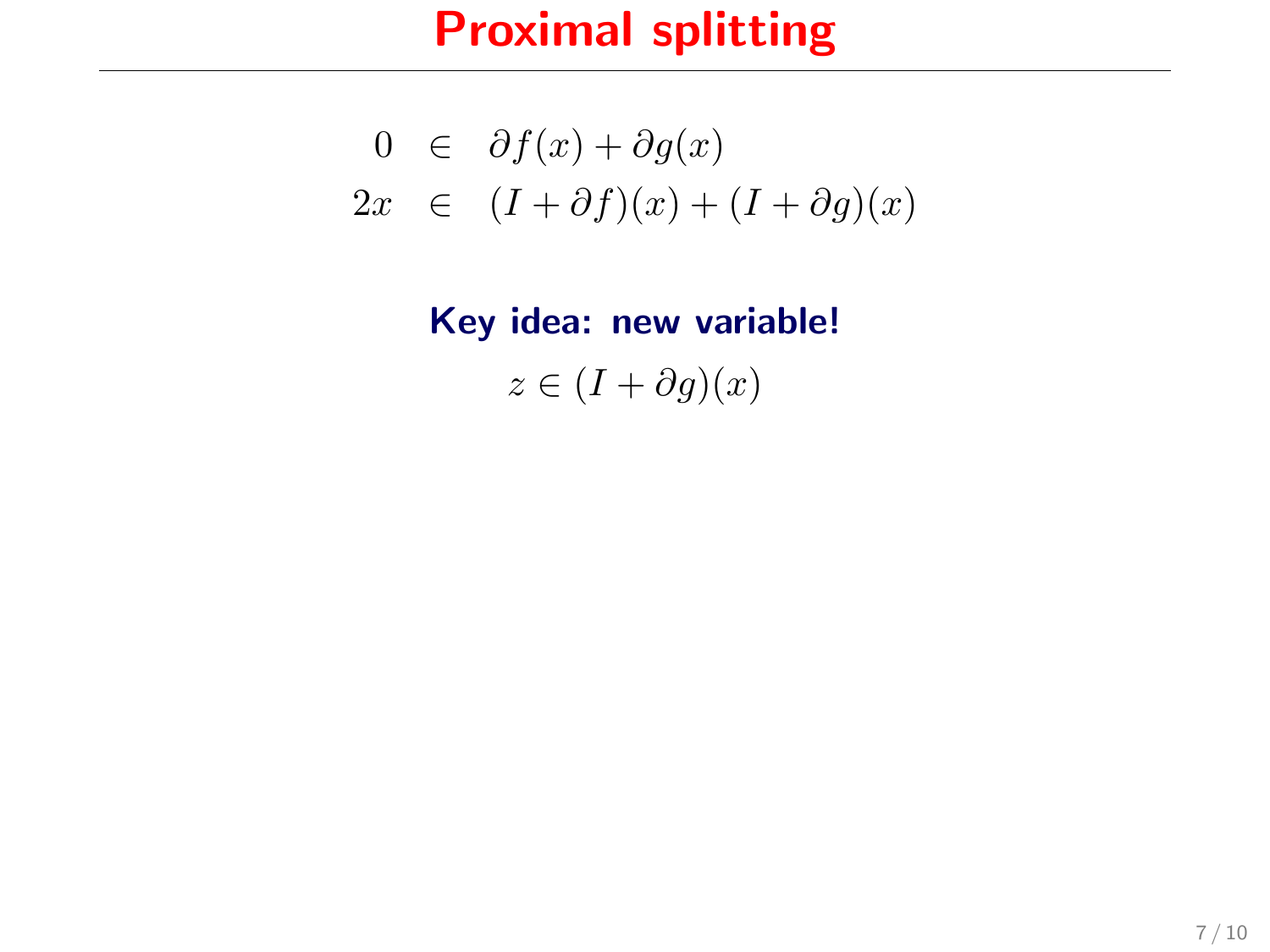$$
0 \in \partial f(x) + \partial g(x)
$$
  
2x \in (I + \partial f)(x) + (I + \partial g)(x)

Key idea: new variable!  $z \in (I + \partial g)(x)$ 

 $2x - z \in (I + \partial f)(x)$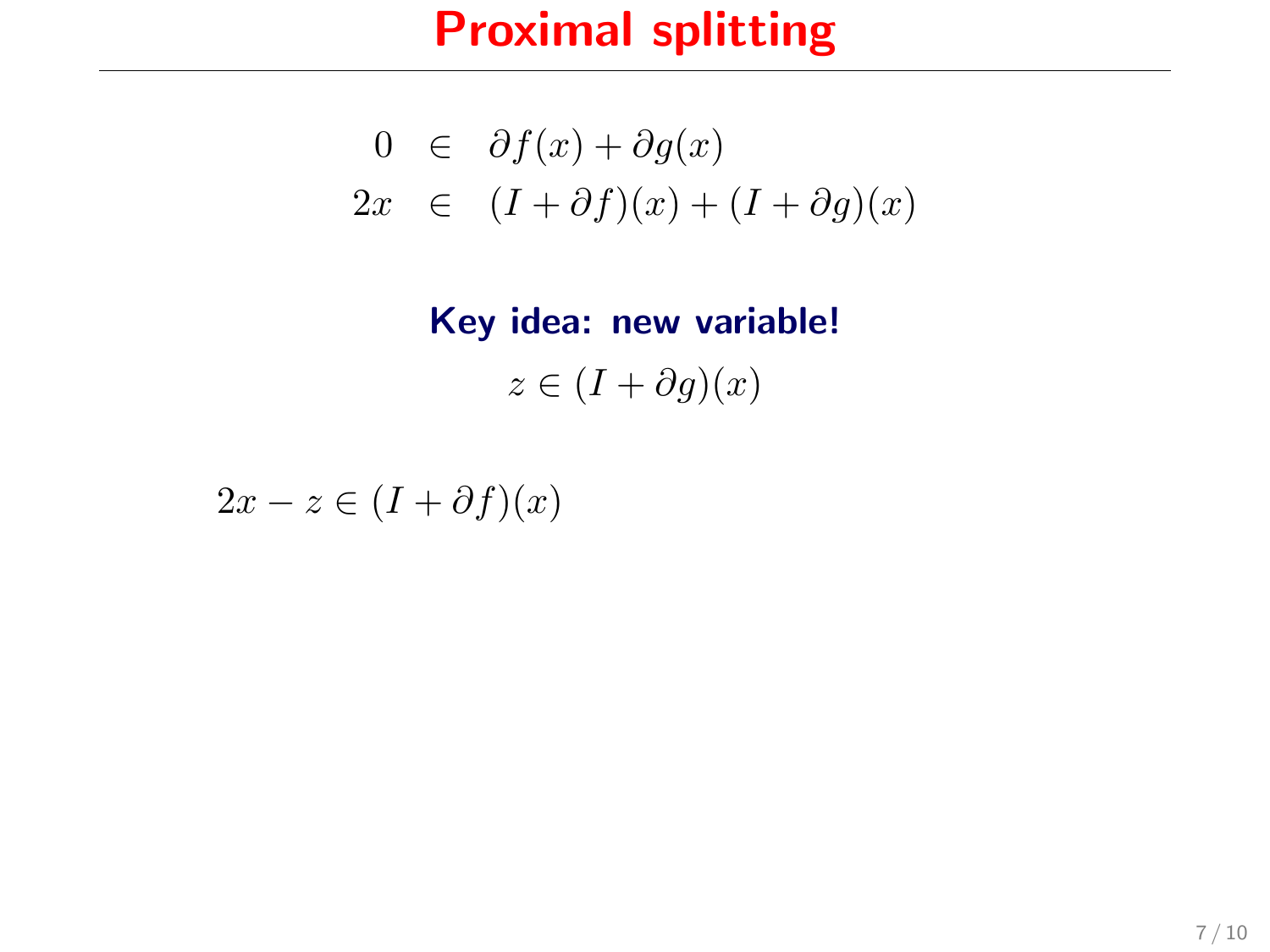$$
0 \in \partial f(x) + \partial g(x)
$$
  
2x \in (I + \partial f)(x) + (I + \partial g)(x)

Key idea: new variable!  $z \in (I + \partial g)(x)$ 

$$
2x - z \in (I + \partial f)(x) \implies x \in (I + \partial f)^{-1}(2x - z)
$$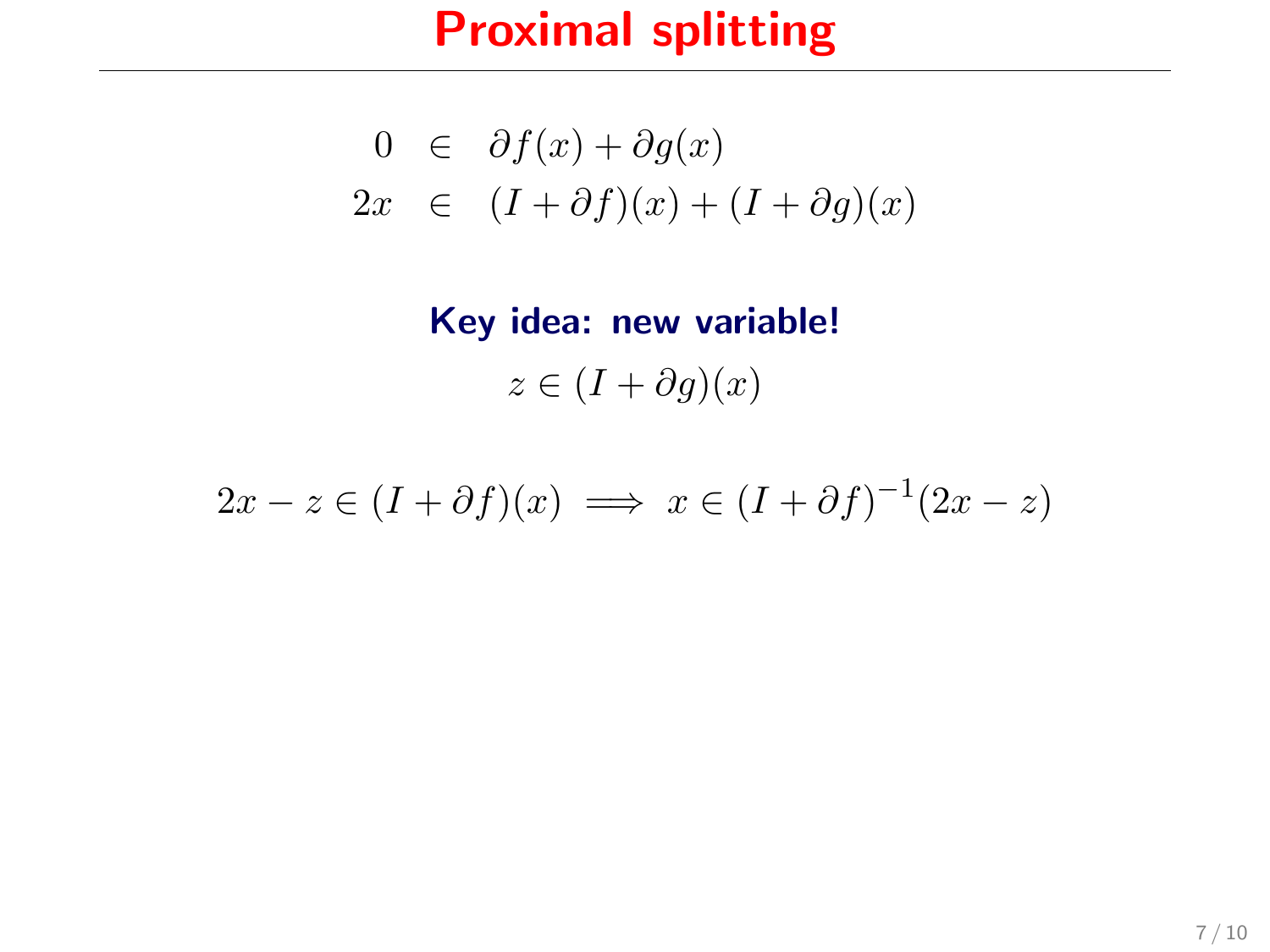$$
0 \in \partial f(x) + \partial g(x)
$$
  
2x \in (I + \partial f)(x) + (I + \partial g)(x)

Key idea: new variable!  $z \in (I + \partial g)(x)$ 

$$
2x - z \in (I + \partial f)(x) \implies x \in (I + \partial f)^{-1}(2x - z)
$$

 $\triangleright$  Not quite a fixed-point equation yet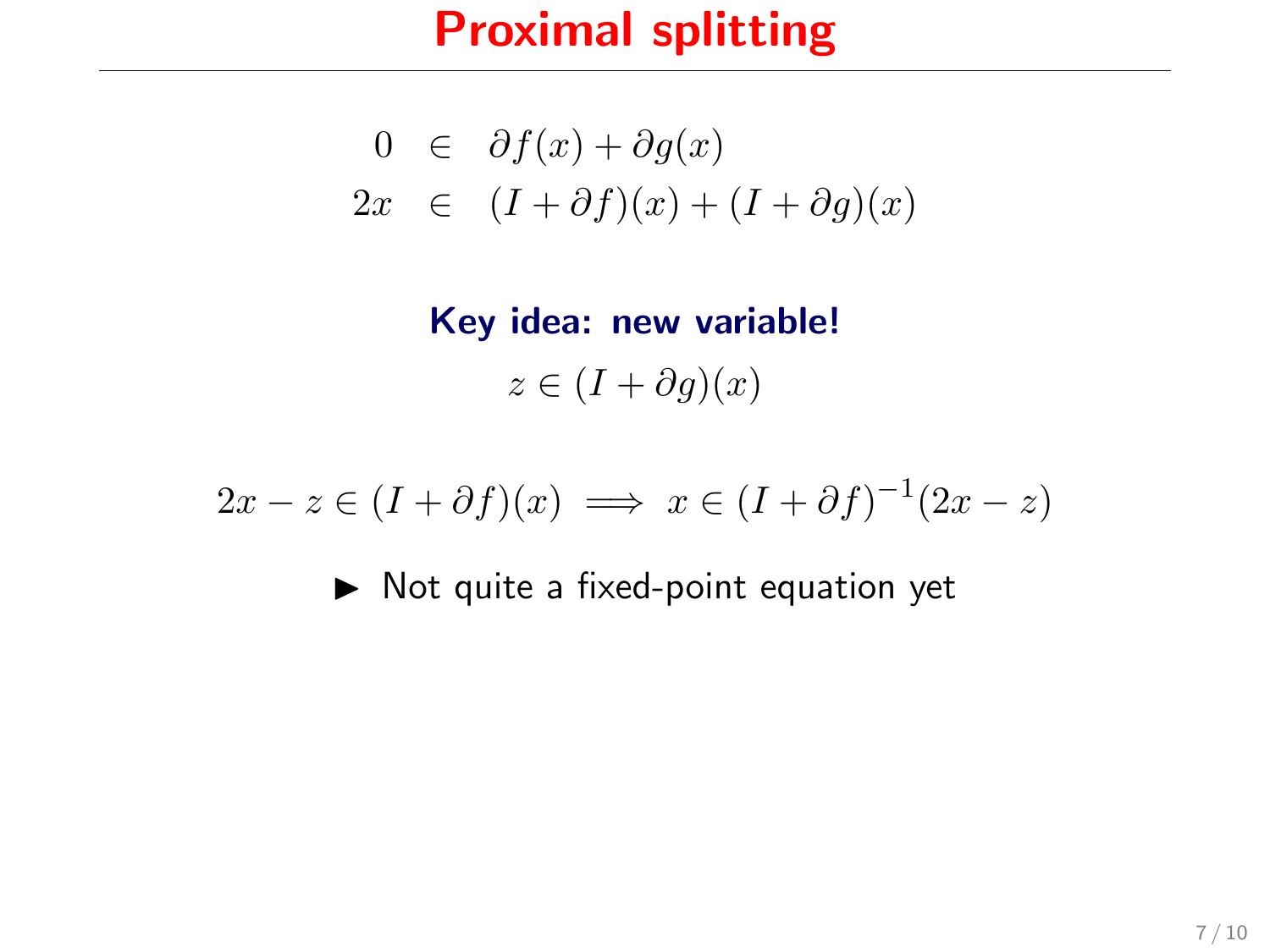$$
0 \in \partial f(x) + \partial g(x)
$$
  
2x \in (I + \partial f)(x) + (I + \partial g)(x)

Key idea: new variable!  $z \in (I + \partial g)(x)$ 

 $2x - z \in (I + \partial f)(x) \implies x \in (I + \partial f)^{-1}(2x - z)$ 

- $\triangleright$  Not quite a fixed-point equation yet
- $\blacktriangleright$  We need another idea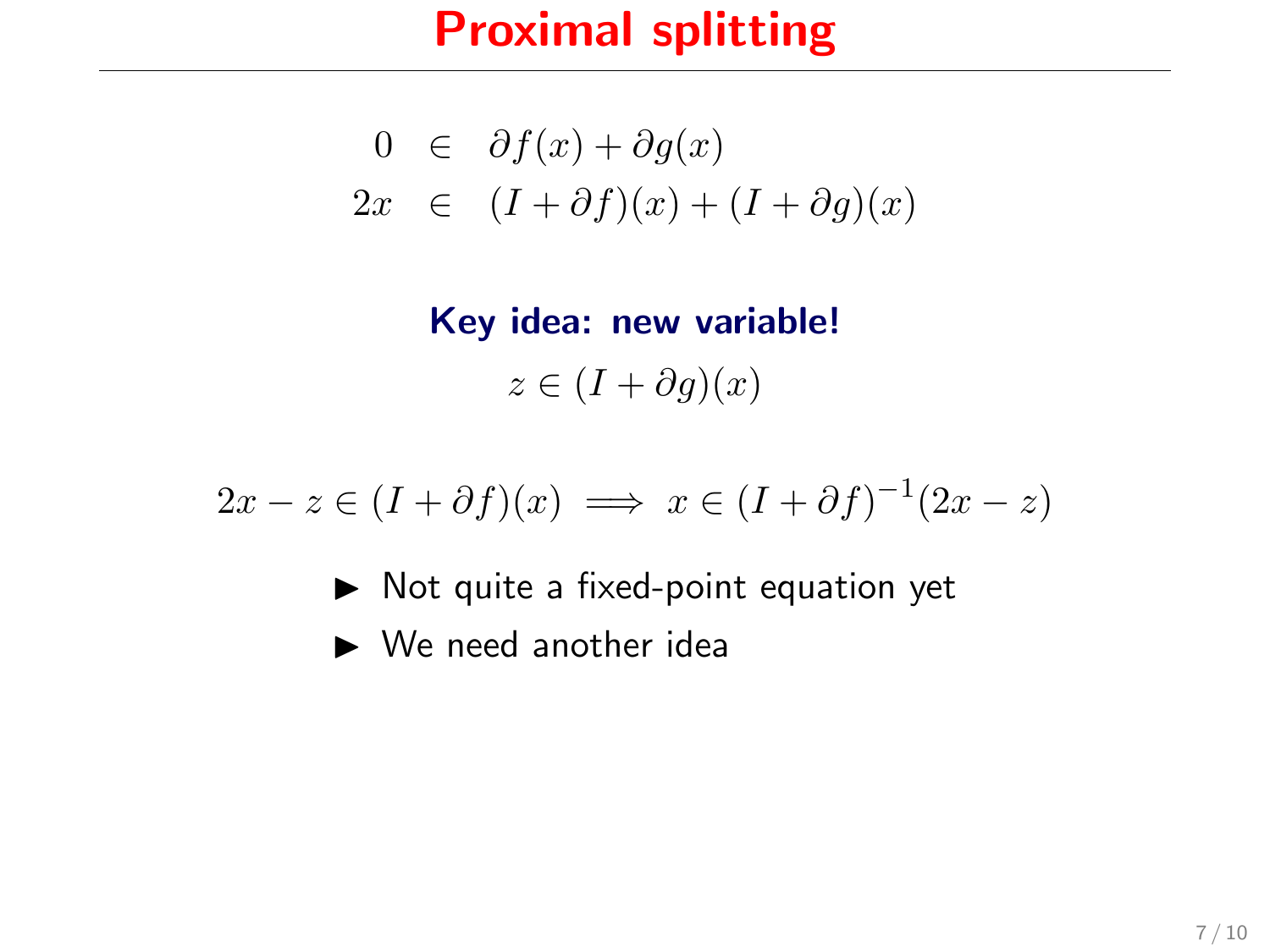$$
0 \in \partial f(x) + \partial g(x)
$$
  
2x \in (I + \partial f)(x) + (I + \partial g)(x)

Key idea: new variable!  $z \in (I + \partial g)(x)$ 

$$
2x - z \in (I + \partial f)(x) \implies x \in (I + \partial f)^{-1}(2x - z)
$$

- $\triangleright$  Not quite a fixed-point equation yet
- $\blacktriangleright$  We need another idea
- **Reflection operator:**

$$
R_f(x) := 2\operatorname{prox}_f(x) - x
$$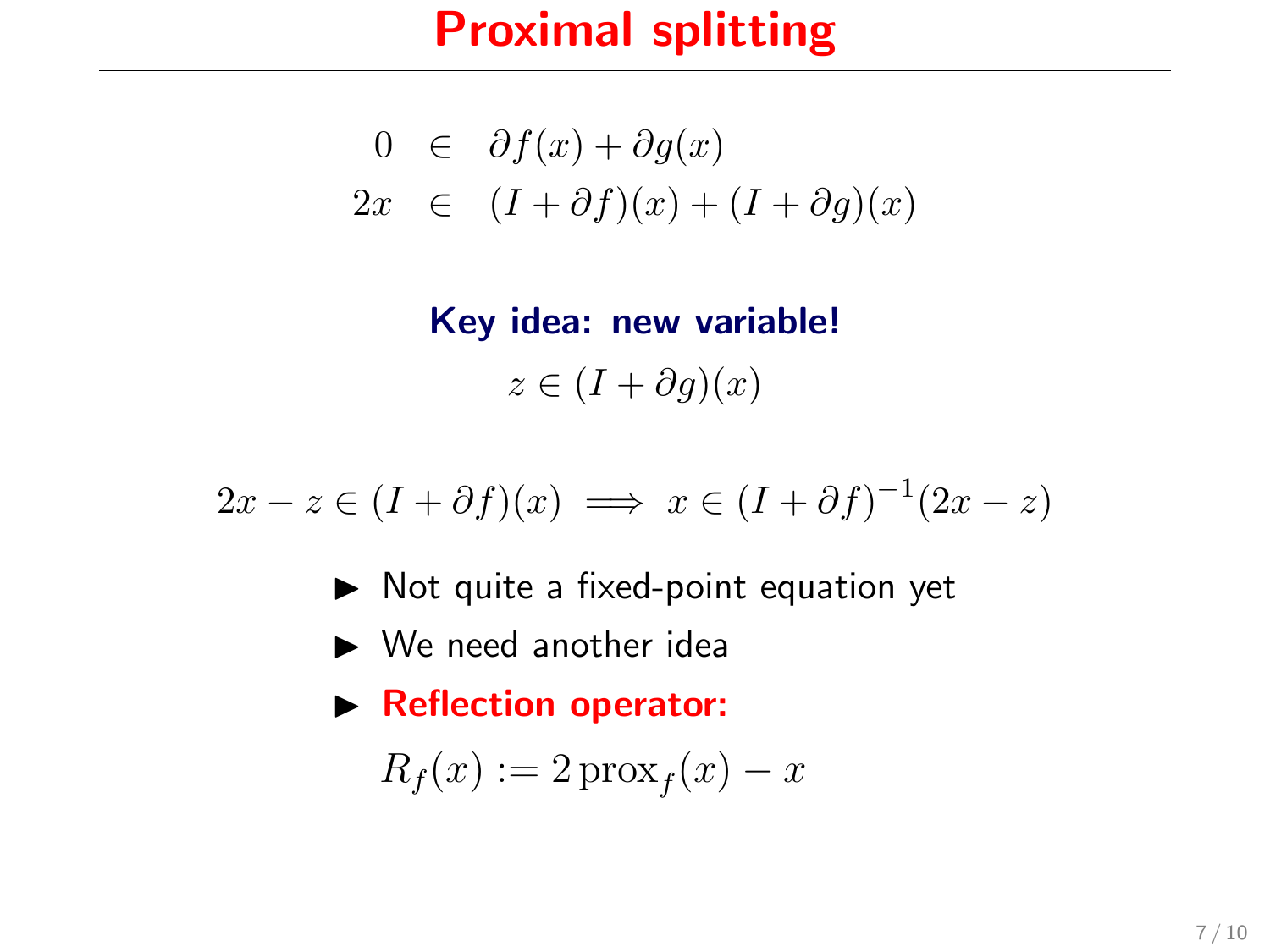$$
z \in (I + \partial g)(x), \quad x = \text{prox}_f(z),
$$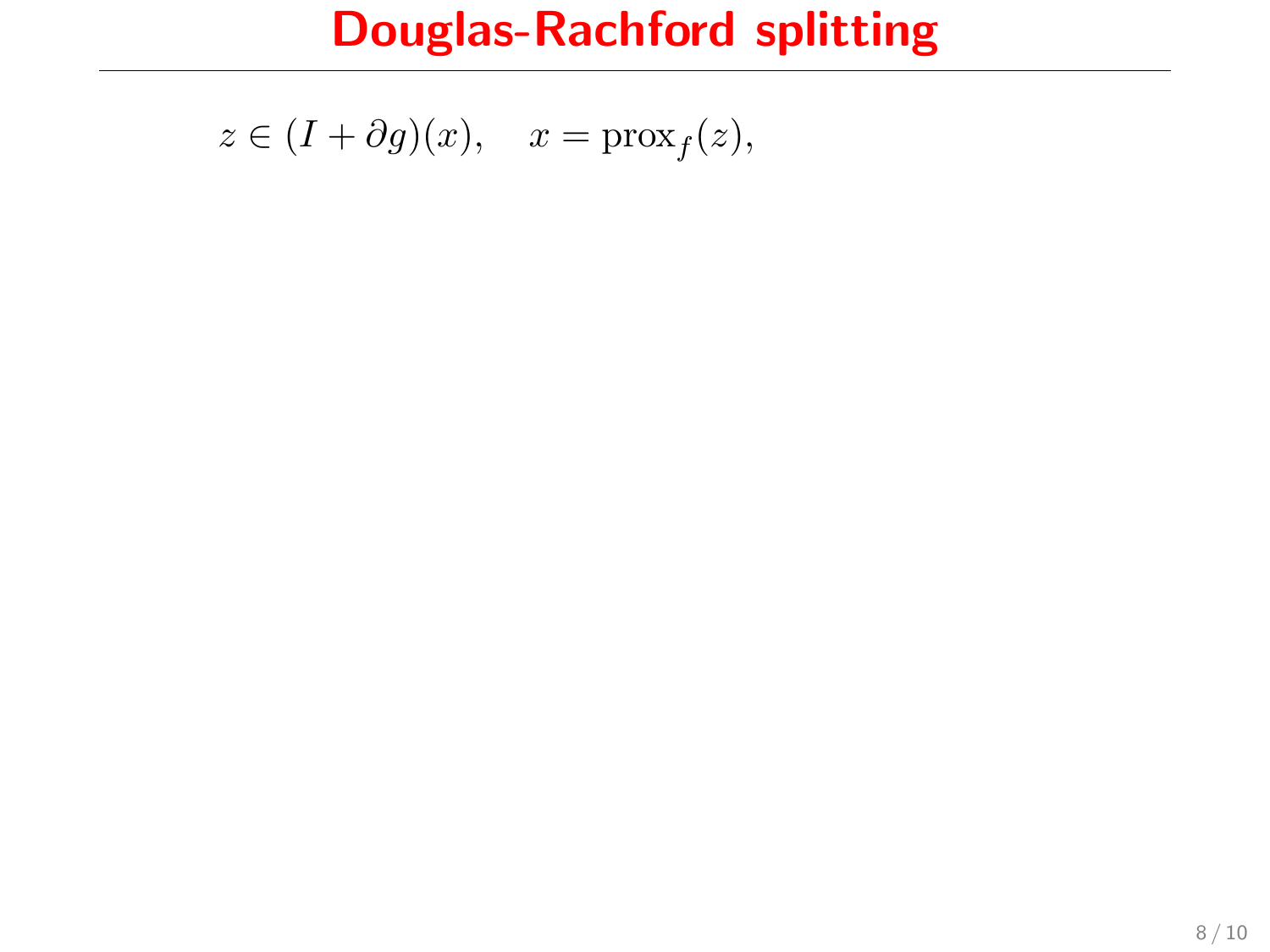$$
z\in (I+\partial g)(x),\quad x=\operatorname{prox}_f(z),\quad R_g(z)=2x-z
$$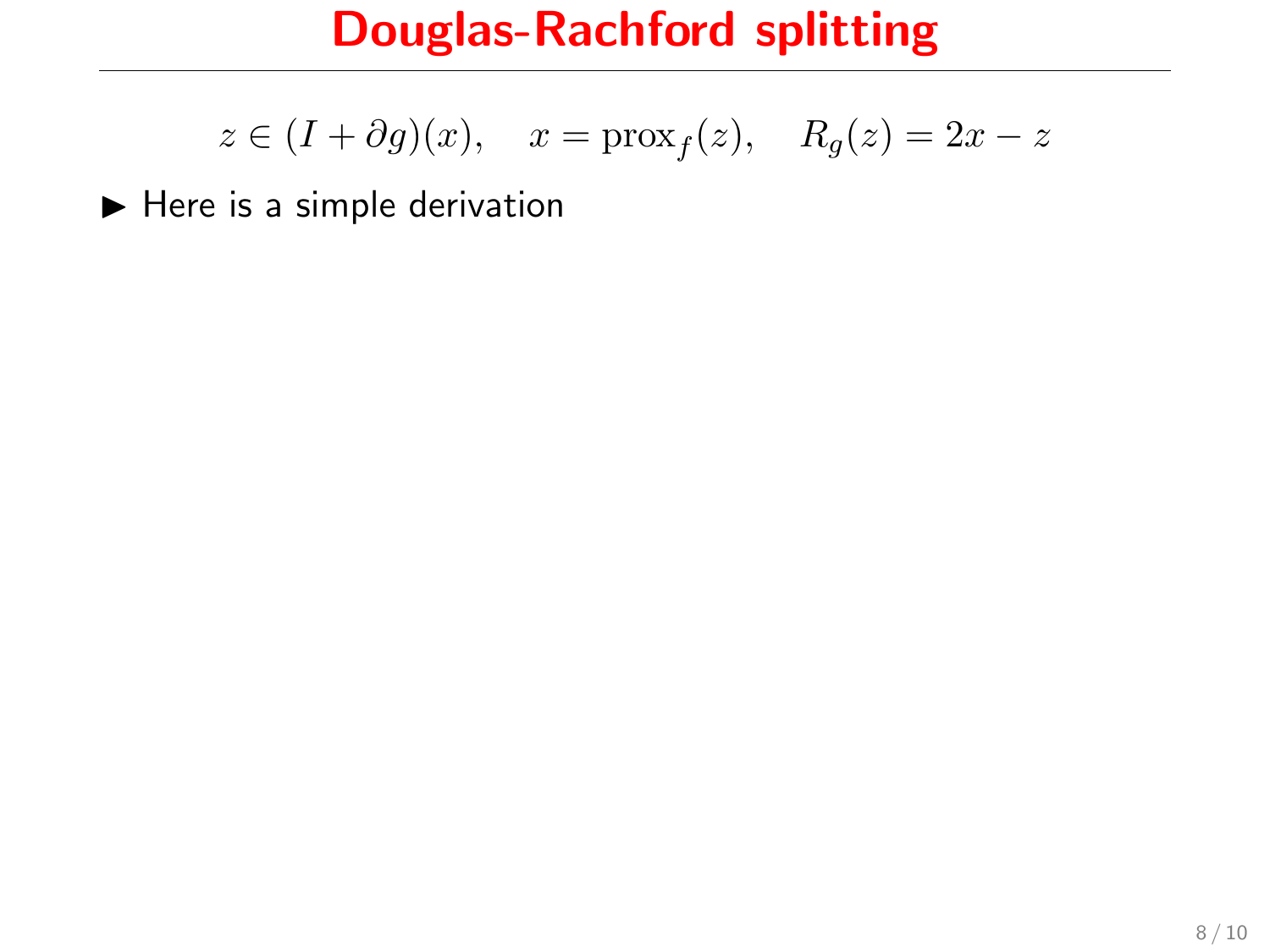$$
z\in (I+\partial g)(x),\quad x=\operatorname{prox}_f(z),\quad R_g(z)=2x-z
$$

$$
0 \in \partial f(x) + \partial g(x)
$$
  
\n
$$
2x \in (I + \partial f)(x) + (I + \partial g)(x)
$$
  
\n
$$
2x - z \in (I + \partial f)(x)
$$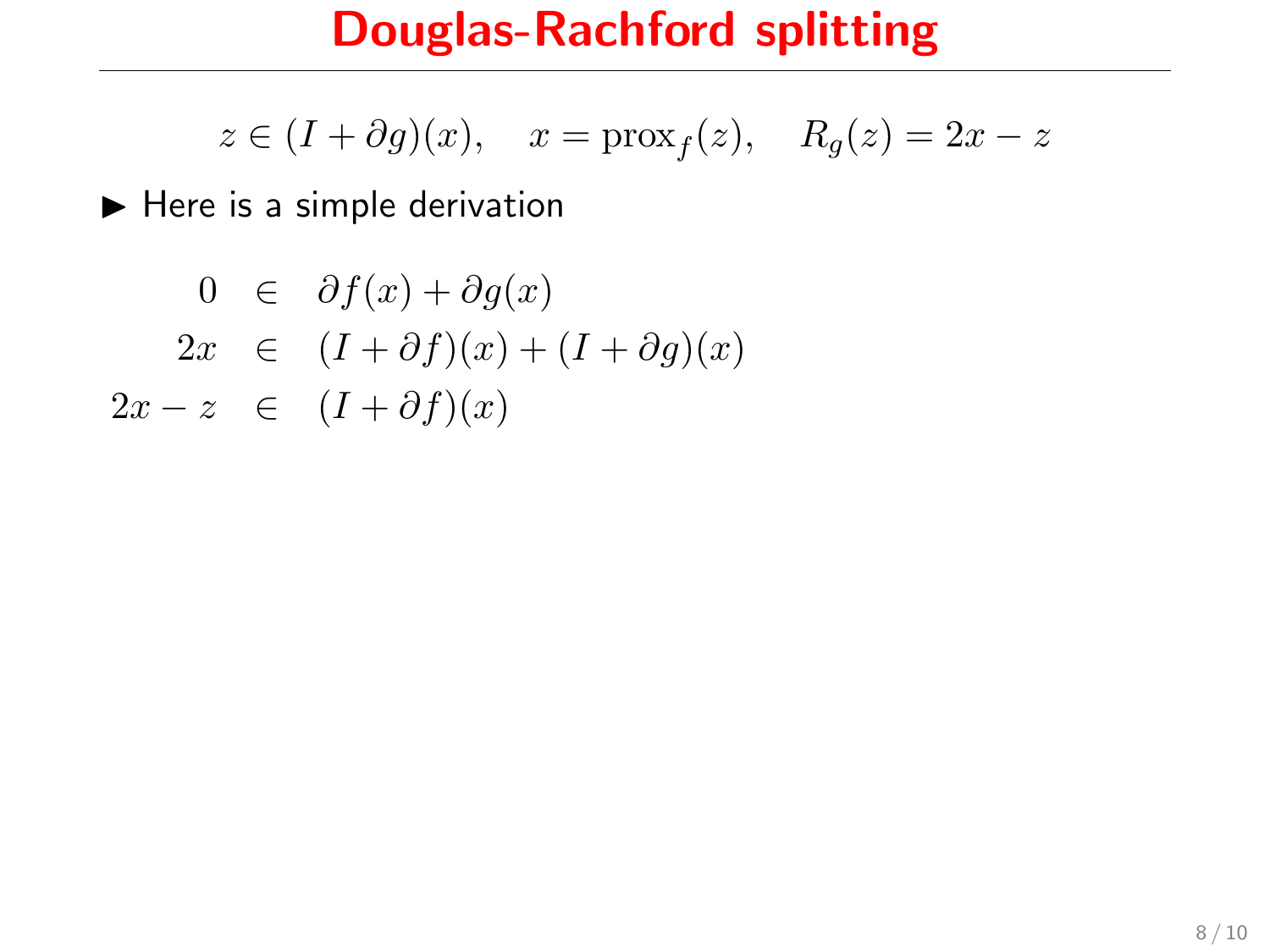$$
z\in (I+\partial g)(x),\quad x=\operatorname{prox}_f(z),\quad R_g(z)=2x-z
$$

$$
0 \in \partial f(x) + \partial g(x)
$$
  
\n
$$
2x \in (I + \partial f)(x) + (I + \partial g)(x)
$$
  
\n
$$
2x - z \in (I + \partial f)(x)
$$
  
\n
$$
R_g(z) = (I + \partial f)(x) \implies x = \text{prox}_f(R_g(z))
$$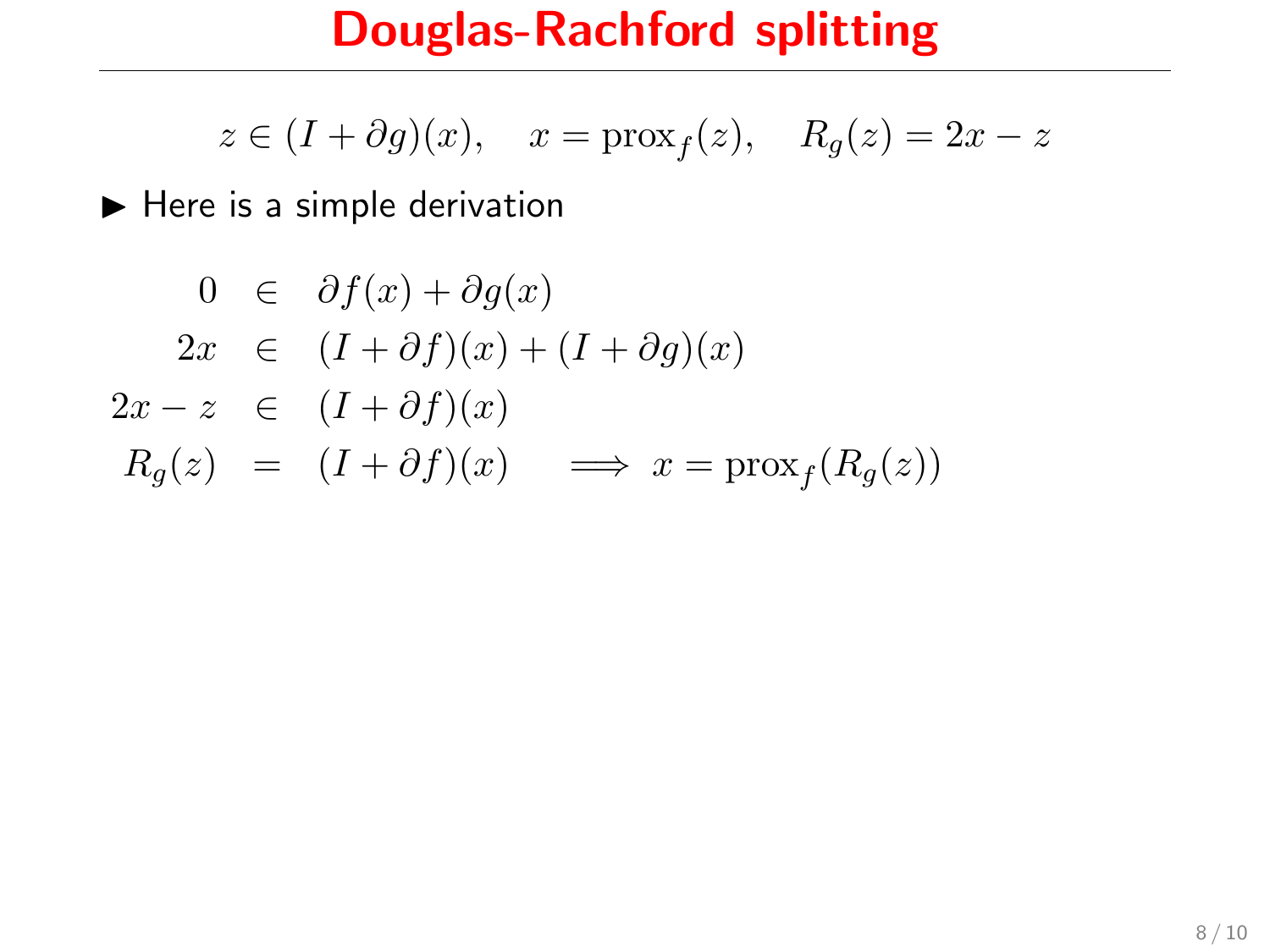$$
z\in (I+\partial g)(x),\quad x=\operatorname{prox}_f(z),\quad R_g(z)=2x-z
$$

$$
0 \in \partial f(x) + \partial g(x)
$$
  
\n
$$
2x \in (I + \partial f)(x) + (I + \partial g)(x)
$$
  
\n
$$
2x - z \in (I + \partial f)(x)
$$
  
\n
$$
R_g(z) = (I + \partial f)(x) \implies x = \text{prox}_f(R_g(z))
$$
  
\n
$$
z = 2x - R_g(z) = 2\text{prox}_f(R_g(z)) - R_g(z) =
$$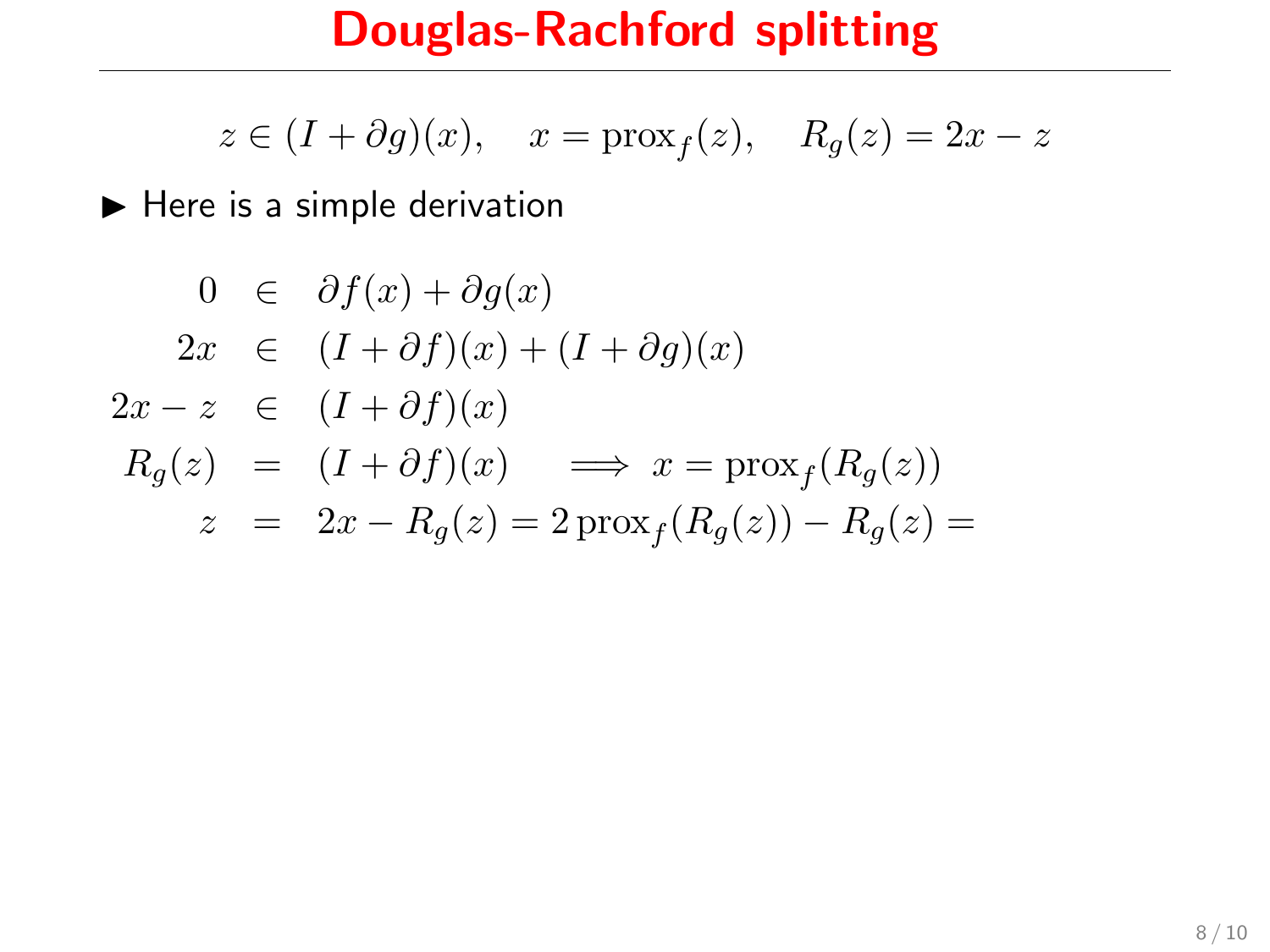$$
z\in (I+\partial g)(x),\quad x=\operatorname{prox}_f(z),\quad R_g(z)=2x-z
$$

 $\blacktriangleright$  Here is a simple derivation

$$
0 \in \partial f(x) + \partial g(x)
$$
  
\n
$$
2x \in (I + \partial f)(x) + (I + \partial g)(x)
$$
  
\n
$$
2x - z \in (I + \partial f)(x)
$$
  
\n
$$
R_g(z) = (I + \partial f)(x) \implies x = \text{prox}_f(R_g(z))
$$
  
\n
$$
z = 2x - R_g(z) = 2\text{prox}_f(R_g(z)) - R_g(z) = R_f(R_g(z))
$$

#### optimality condition

$$
0 \in \partial f(x) + \partial g(x) \Leftrightarrow \begin{cases} x = \text{prox}_{g}(z) \\ z = R_f(R_g(z)) \end{cases}
$$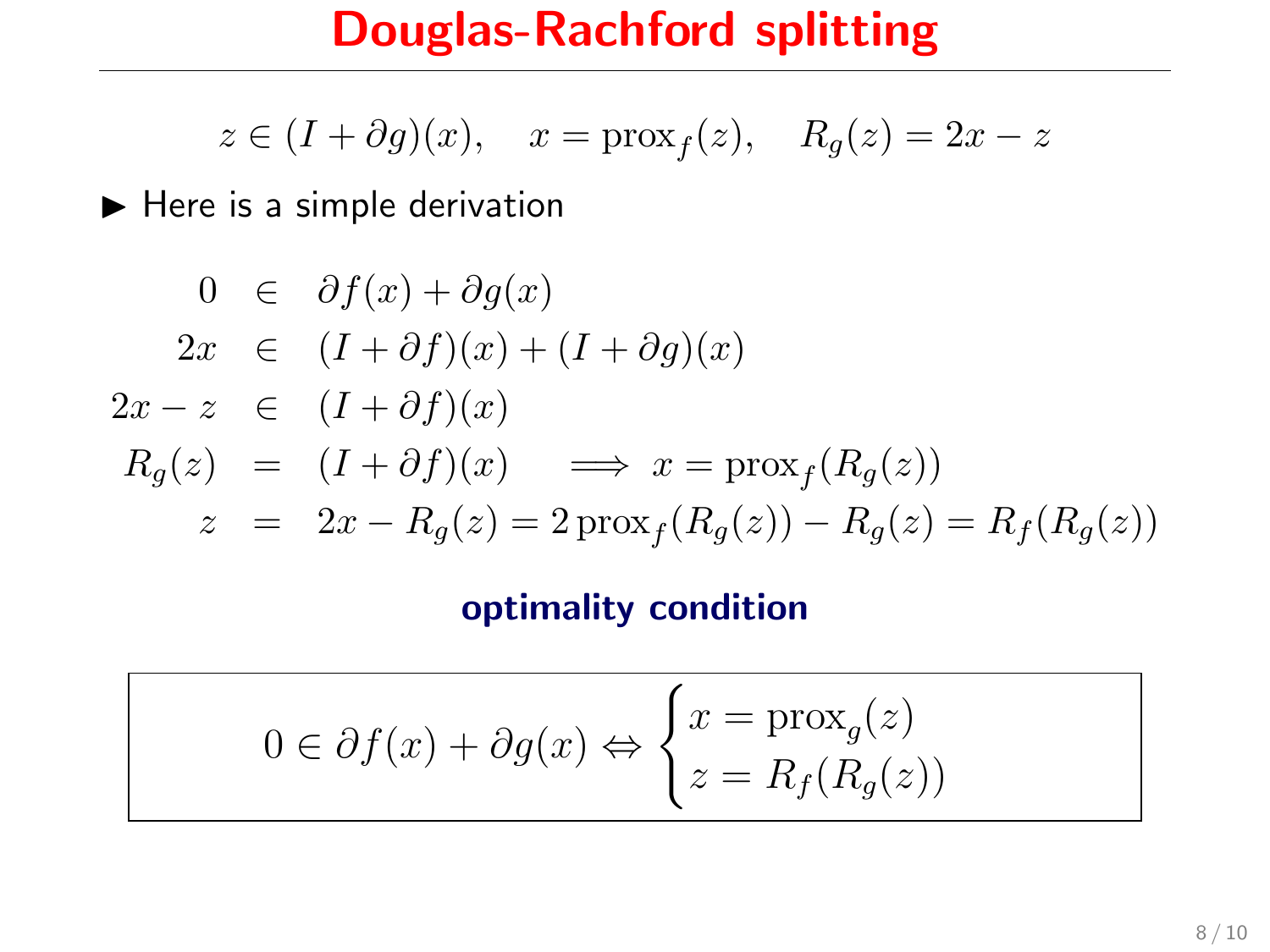## Douglas-Rachford method

**DR method:** given  $z^0$ , iterate for  $k \geq 0$ 

$$
x^{k} = \text{prox}_{g}(z^{k})
$$

$$
v^{k} = \text{prox}_{f}(2x^{k} - z^{k})
$$

$$
z^{k+1} = z^{k} + \gamma_{k}(v^{k} - x^{k})
$$